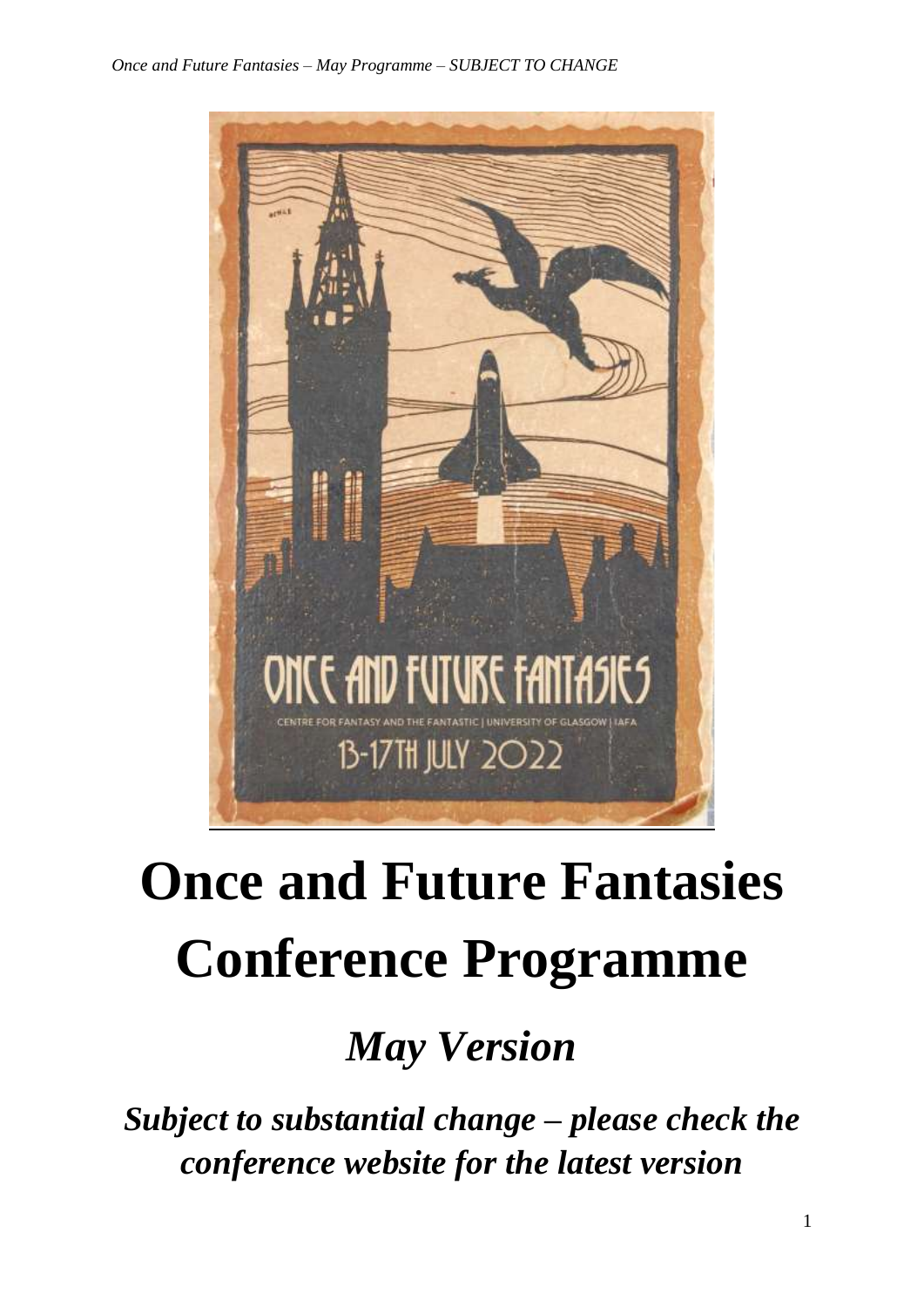# **Outline Programme**

# **Wednesday July 13th**

From 10am – Registration 1pm – Welcome 1:30pm – Parallel Session 1 3pm – Tea 3:30pm – Parallel Session 2 5:30pm – Break and Travel 6:30pm – City Chambers Wine Reception

# **Thursday July 14th**

9:30am – Parallel Session 3  $11$ am – Tea 11:30am – Parallel Session 4 1pm – Lunch 2:30pm – Parallel Session 5 4:30pm – Tea 5pm – Keynote: Marina Warner

# **Friday July 15th**

9:30am – Parallel Session 6 11am – Tea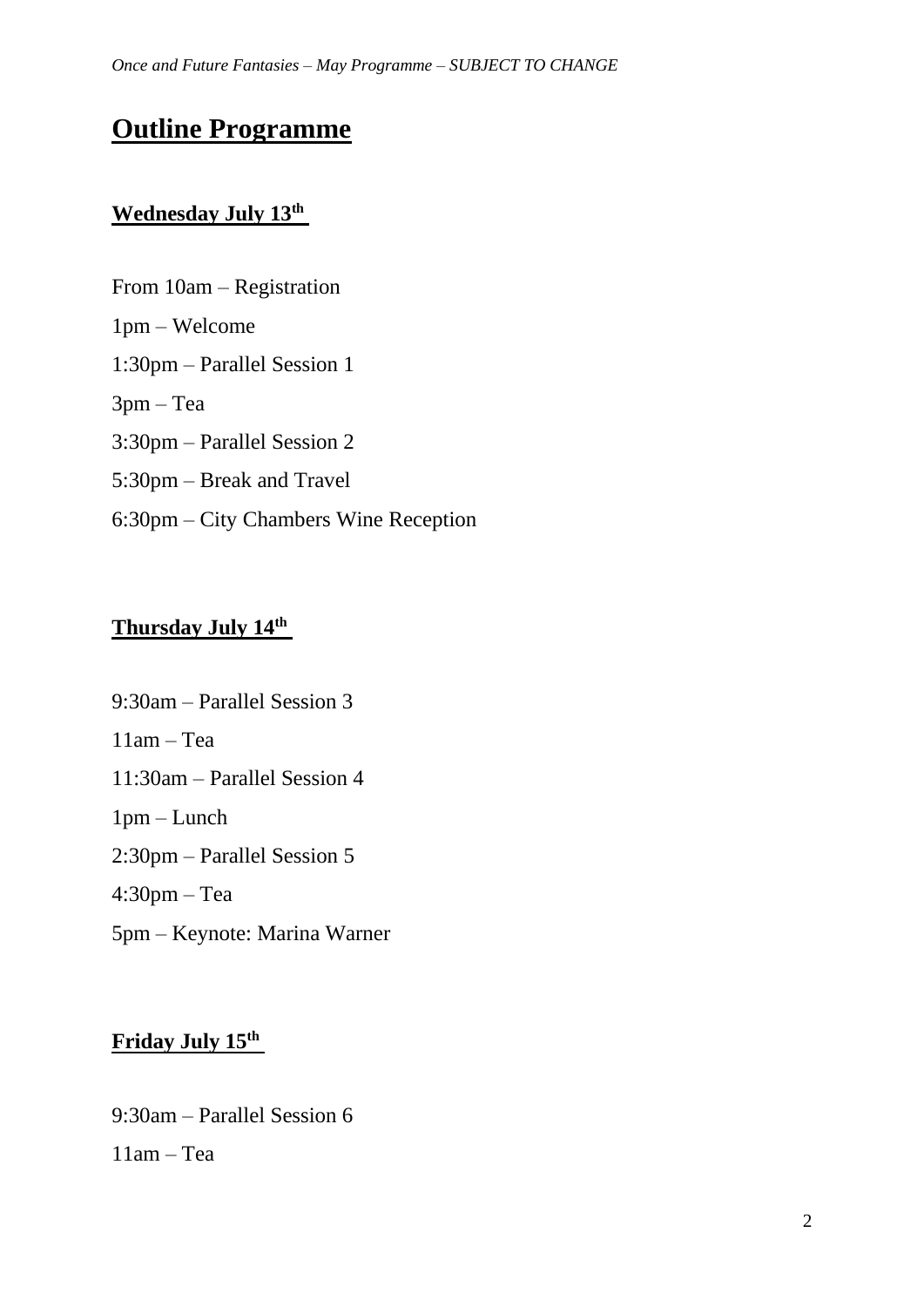11:30am – Parallel Session 7 1pm – Lunch 2:30pm – Parallel Session 8 4pm – Tea 4:30pm – Keynote: Nalo Hopkinson 6pm – Break 6:30pm-8pm – Salon with Ellen Kushner, Delia Sherman and Terri Windling

# **Saturday July 16th**

9:30am – Parallel Session 9 11am – Tea 11:30am – Parallel Session 10 1pm – Lunch 2:30pm – Parallel Session 11 4:30pm – Tea

# **Sunday July 17th**

9:30am – Parallel Session 12

11am – Tea

11:30am – Closing Roundtable and Closing Words

1pm – Conference Ends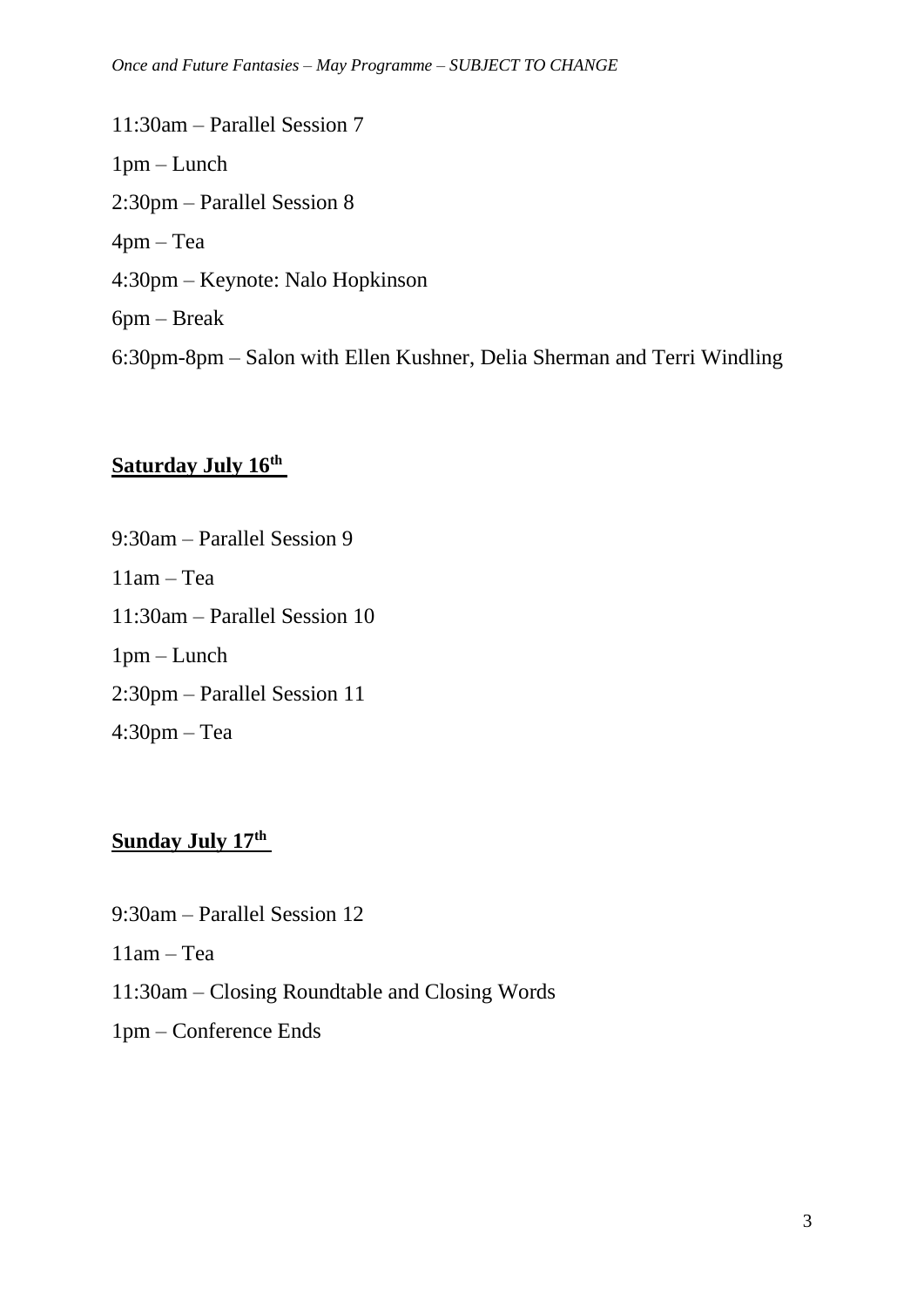# **Detailed Programme**

# **Wednesday July 13th**

From 10am – Registration

1pm – Welcome

1:30pm – Parallel Session 1

#### **Panel 1A: Ecological Marvels**

- Katarzyna Myśliwiec (Warsaw University) 'The Beauty of the House is immeasurable; its Kindness infinite': Environmental Reading of Susanna Clarke's *Piranesi*
- Marek Oziewicz (University of Minnesota-Twin Cities) Toward Fantasy for the Anthropocene: On the Fantastic, Ecoliteracy, and Wonder in the BBC series *Detectorists*
- Victoria Byard (Falmouth University) 'The world was beautiful if you were beautiful': Ethics, Ecology and the Matter of Britain in British Children's Television

#### **Panel 1B: Colonial Legacies**

- Brittani Ivan (Western Sydney University) 'Whose Woods Are These': Post-Colonial Identity Formation, Landscape, and Symbolic Violence in Garth Nix's Old Kingdom Series
- Erin Cheslow (University of Illinois) A System of Truth and Lies in *Gould's Book of Fish* or, Embedded Adaptations in a Mysterious World
- Caitlin Kelly (University of Queensland, Brisbane) Faeries Where They Don't Belong – Retelling 'Laird Graham of Morphie and the Kelpie' as Tropical Australian Postcolonial Gothic

#### **Panel 1C: Queerness and Narrative**

- Isana Skeete (University of Glasgow) The Reparative Queer 'Past' of Sofia Samatar's *The Winged Histories*
- Emily M. Harless (University of Manchester) Utopian Longings and Fantastical Intimacies: The Queer Against Time in Robert Glück's *Margery Kempe*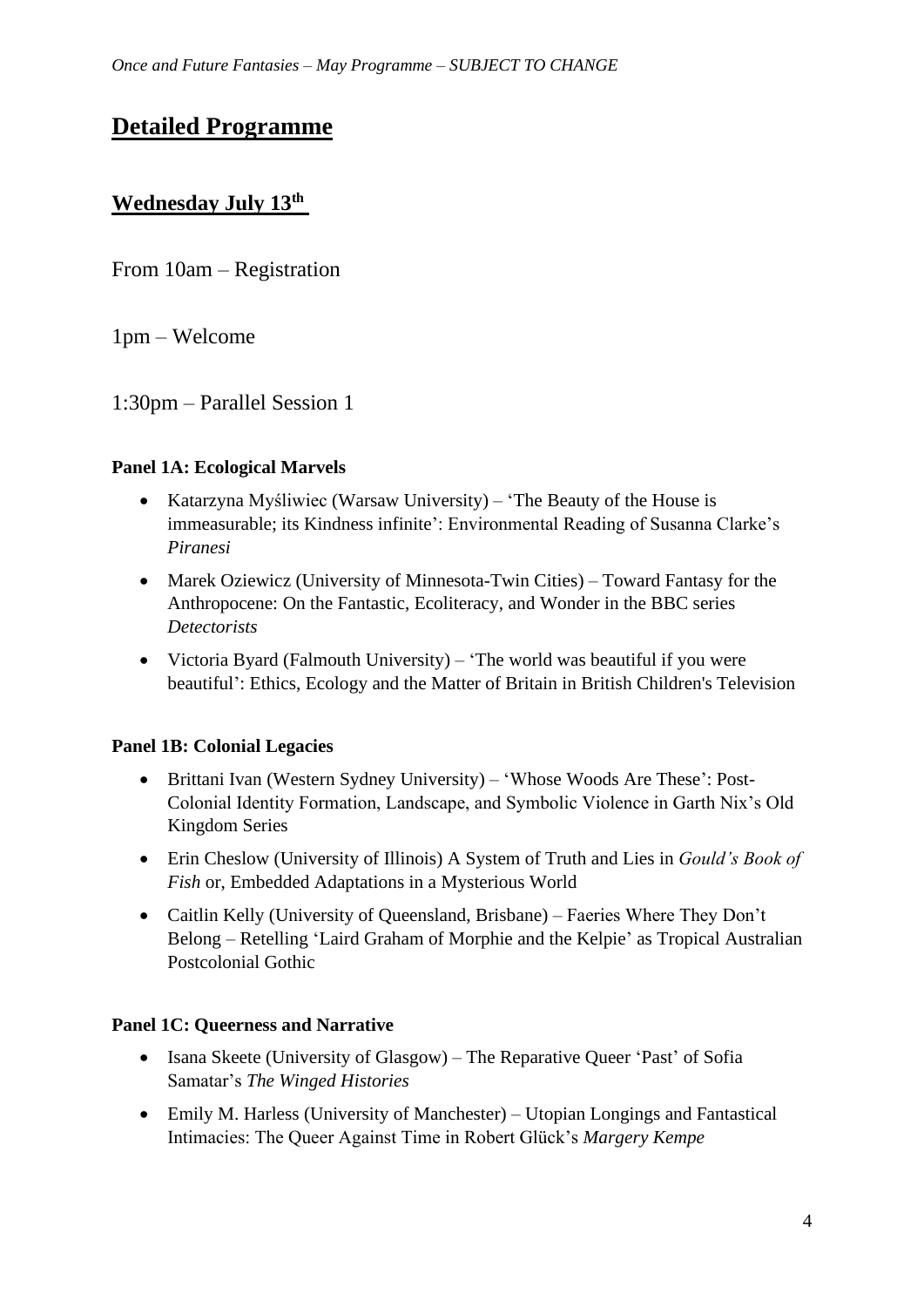• Sam Tegtmeyer (Independent Scholar) – Queering the Shadow: *A Wizard of Earthsea* and Fantasy's Reparative Turn

#### **Panel 1D: Werewolves on the Borderlands**

- Henry Kamerling (Seattle University) 'How will I find my brothers without their scent?': The EcoGothic and Liberation Politics of Marvel's 1970s Comic *Werewolfby-Night*
- Kaja Franck (University of Hertfordshire) 'We were attacked by huge  $f^{***}$ in' howlin' things': Werewolves on the Celtic Fringes

#### **Panel 1E: Material Time and the Material Body in Contemporary SFF**

- Brian Baker (Lancaster University) Multiple Threads of Incarnation: Amal El-Mohtar and Max Gladstone's *This Is How You Lose the Time War*
- Vanessa Pacheco Padilla (Lancaster University) Becoming Multi-Bodied: When Fantasy, Science Fiction, and Santería Meet
- Afia Graham (Lancaster University) 'Not where, but when': The Passage of Time on the Pepper in Blended Prose/Graphic Fiction

3pm – Tea

3:30pm – Parallel Session 2

#### **Panel 2A: Fantasy and Maternity**

- Grace Borland Sinclair (University of Glasgow) Motherhood as Radicalising Force: A Transgression of Social and Technological Boundaries
- Anna McFarlane (University of Leeds) Fantastic Traumatic Pregnancy: Alice Lowe's *Prevenge* (2016)
- Lynn R. S. Genevieve (University of Glasgow) Once & Future Birth: Speculating the Past to Envision Radical Futures
- Julie Phillips (Independent Scholar) Time and the Story

#### **Panel 2B: Negotiating with History**

- Elliott Greene (University of Edinburgh) Fantasy Literature's Proactive Attitude Toward History: How the Past Forms the Present, and the Present Creates the Future
- Maureen Attali (University of Fribourg, Switzerland) 'Historical' Fantasies as a Historiographical and Pedagogical Tool: A Double-Edged Sword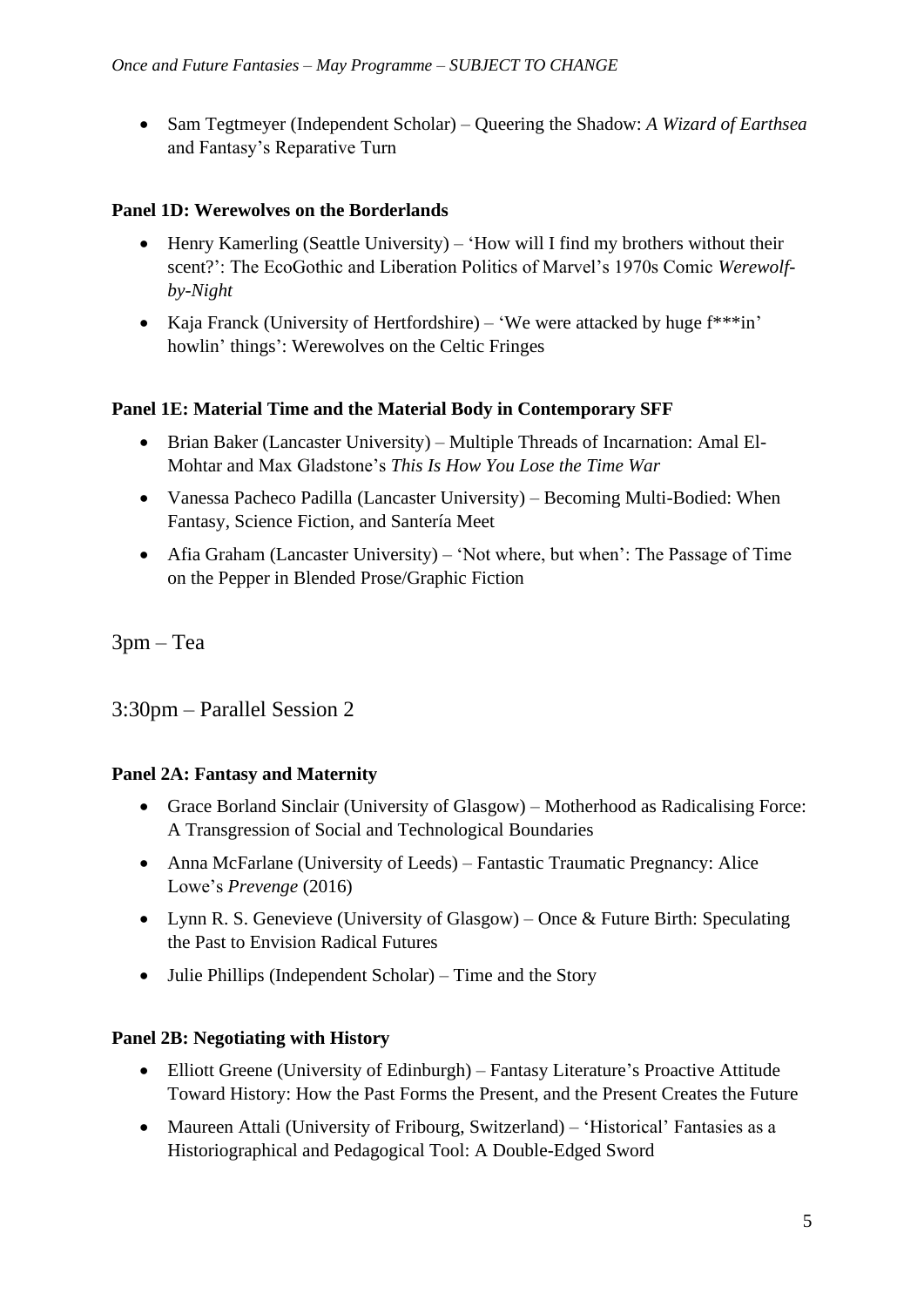• Grace A.T. Worm (University of Glasgow) – Rewriting History: Slavery Revisited in Tamora Pierce's Fantasy World of Tortall and Other Lands

#### **Panel 2C: What Children See**

- Marisca Pichette (Independent Scholar) Spontaneous and Absurd: The Subversive Power of Musical Verse in Alice's Adventures and Through the Looking Glass
- Leander Duthoy (University of Antwerp) 'I love books without weird stuff [such as] dragons and flying cats': An Analysis of Readers' Reflections on the Role of Fantasy and Age in Children's Literature
- Annie Webster (SOAS, University of London) Child's Play: Fantasies of the Syrian Civil War and The Little Prince in Samar Yazbek's *Planet of Clay*
- Mayurika Chakravorty (Carleton University, Ottawa, Canada) Of Foolish Tigers, Gallant Monkeys, and Canny Birds: Real and Imaginary Animals in Indian Children's Fantasies

#### **Panel 2D: Black Inheritances**

- Jonathan Alexander (University of California, Irvine) 'Octavia Tried to Tell Us!': Reimagining Octavia Butler in the 21st Century
- Andrew Erickson (American Studies at the Europa-Universität Flensburg) Remembering History: How Black Tech Conducts and Conjures the Future
- Devika Mehra (Newcastle University) Reclaiming the Past, Negotiating with Cultural Heritage: An Analysis of Grace Hallworth's Select Works and Archives

#### **Panel 2E: Sufficiently Advanced Technology?**

- Anthony López-Get (University of Costa Rica) Communication Breakdown: Failed Embodied Subjectivities and Communication in Samanta Schweblin's *Kentukis* [Little Eyes].
- Pamela Elaine Miller (University of Glasgow) 'What Do They Call Ye?': Comparing the Use of Online Identities to the Concealment of True Names in Fantasy and Folklore
- Saga Bokne (Karlstad University, Sweden) Fairies on the Internet: Technology as Magic/Magic as Technology in Charles de Lint's *Pixel Pixies* and Eoin Colfer's Artemis Fowl
- Nicole Brandon (University of Dundee) Let's Set a Dragon on the Robot Dogs: Using the Fantastic to Explore Our A.I. Imagination

#### **Workshop 2W: A Workshopping of Creative Propositions around Commodious Kindness**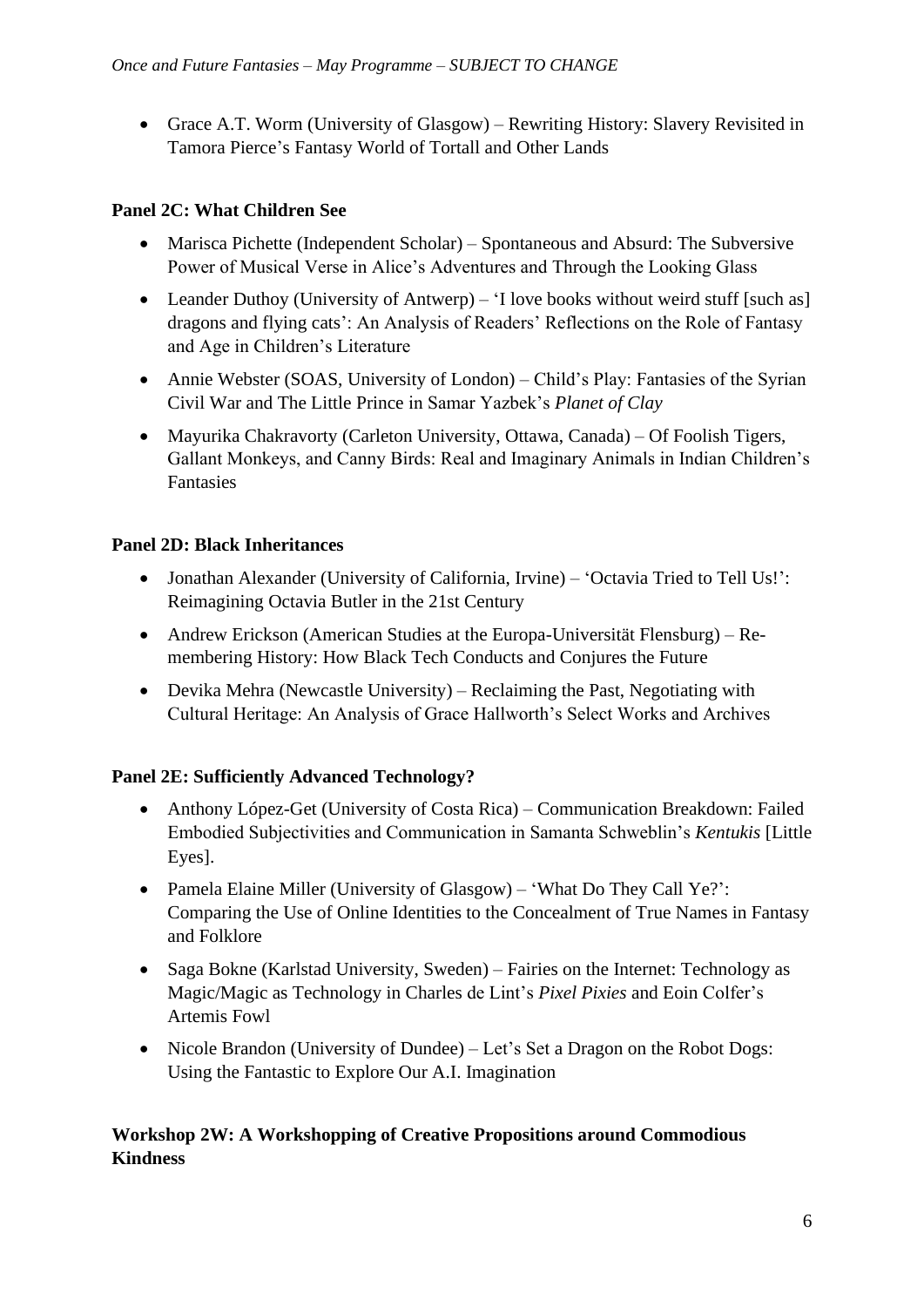• Led by Elizabeth Reeder (University of Glasgow)

5:30pm – Break and Travel

6:30pm – City Chambers Wine Reception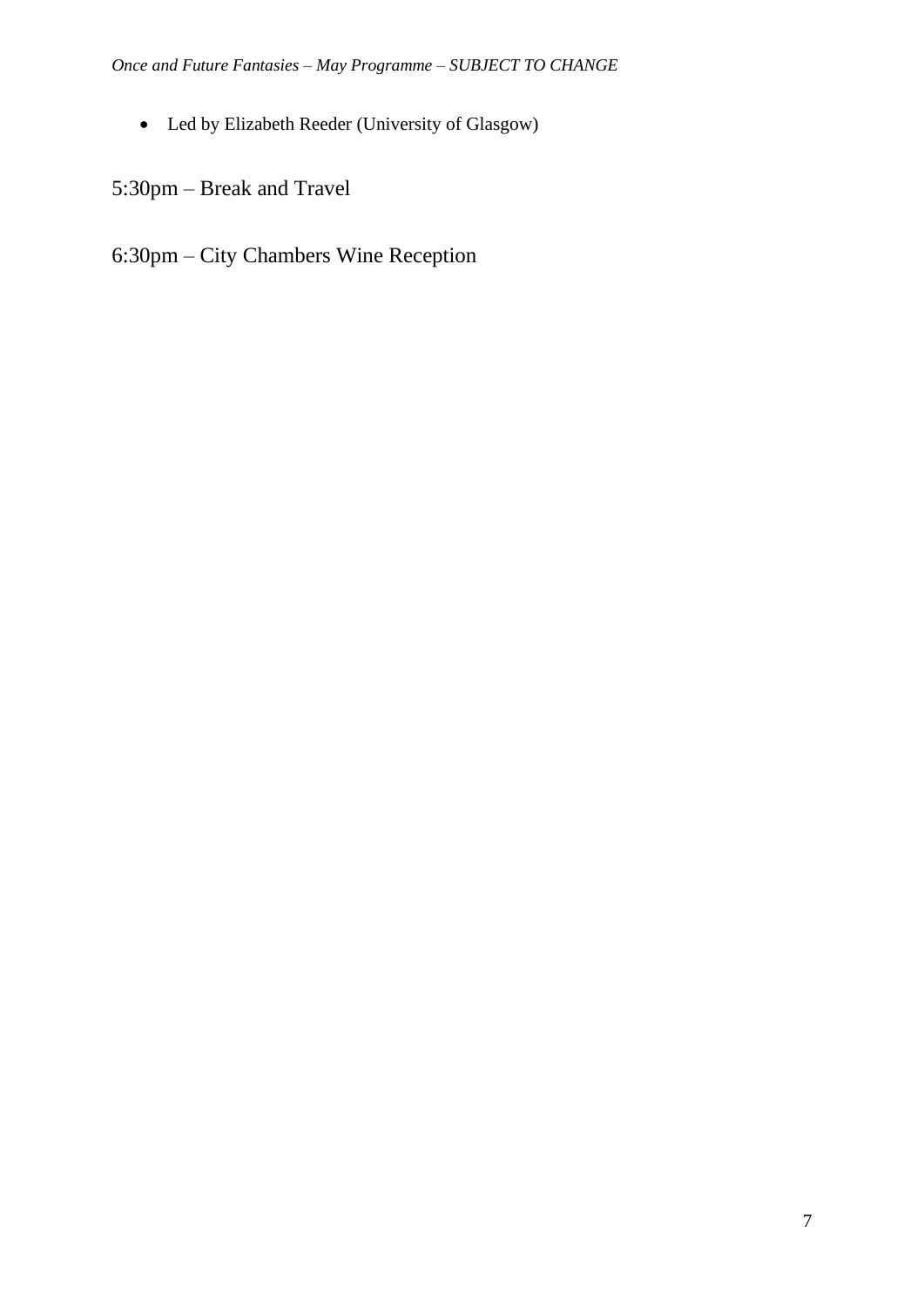# **Thursday July 14th**

## 9:30am – Parallel Session 3

#### **Panel 3A: J. R. R. Tolkien: Fantasy for the Past, Present, and Future**

- Yvette Kisor (Ramapo College of New Jersey) Túrin Turumbar and the Tradition of the Bel Inconnu: Naming Practices in Arthurian Romance and Tolkien's Túrin Turumbar
- Mariana Rios Maldonado (University of Glasgow) Otherness and Ethics in Tolkien's Middle-earth Narratives
- Aurelie Bremont (La Sorbonne) Tolkien's Hobbits: Heros Quondam Herosque Futurus?

#### **Panel 3B: Agency and Justice**

- Chris Lynch Becherer (University of Glasgow) Terry Pratchett in an ACAB World
- Jill Terry Rudy (Brigham Young University) Once and Future Fairy-Tale Justice: Casting Rodgers and Hammerstein's Cinderella
- Jennifer Orme (Independent Scholar) Tigers, Labyrinths & Bones: Fairy-Tale Justice in Tigers Are Not Afraid, Pan's Labyrinth and The Devil's Backbone

#### **Panel 3C: Strange and Familiar Lands**

- Scott Brewster (University of Lincoln) Journeys North: Once and Future Landscapes in Alice Thompson, Sarah Moss and Andrew Michael Hurley
- Luke Turley (Lancaster University) Suburban Fantasies: Reimagining and Reclaiming Suburban Spaces through the Fantastic.
- Hannah Barton (University of Glasgow) The World of *Borne*: The Materiality of Memories

#### **Panel 3D: Utopia and Reconciliation**

- Sherryl Vint (University of California, Riverside) Alternative Reality, Utopian Belonging, and the Politics of Fantasying
- Heather McKnight (Magnetic Ideals Collective) 'I don't see how singing and dancing could be dangerous': Becoming Utopian in *Utopia Falls* – Interrogating a Nano-Utopian Moment in Young Adult TV
- John Rieder (University of Hawaiʻi at Mānoa) Utopian Possibility in America's Twenty-First Century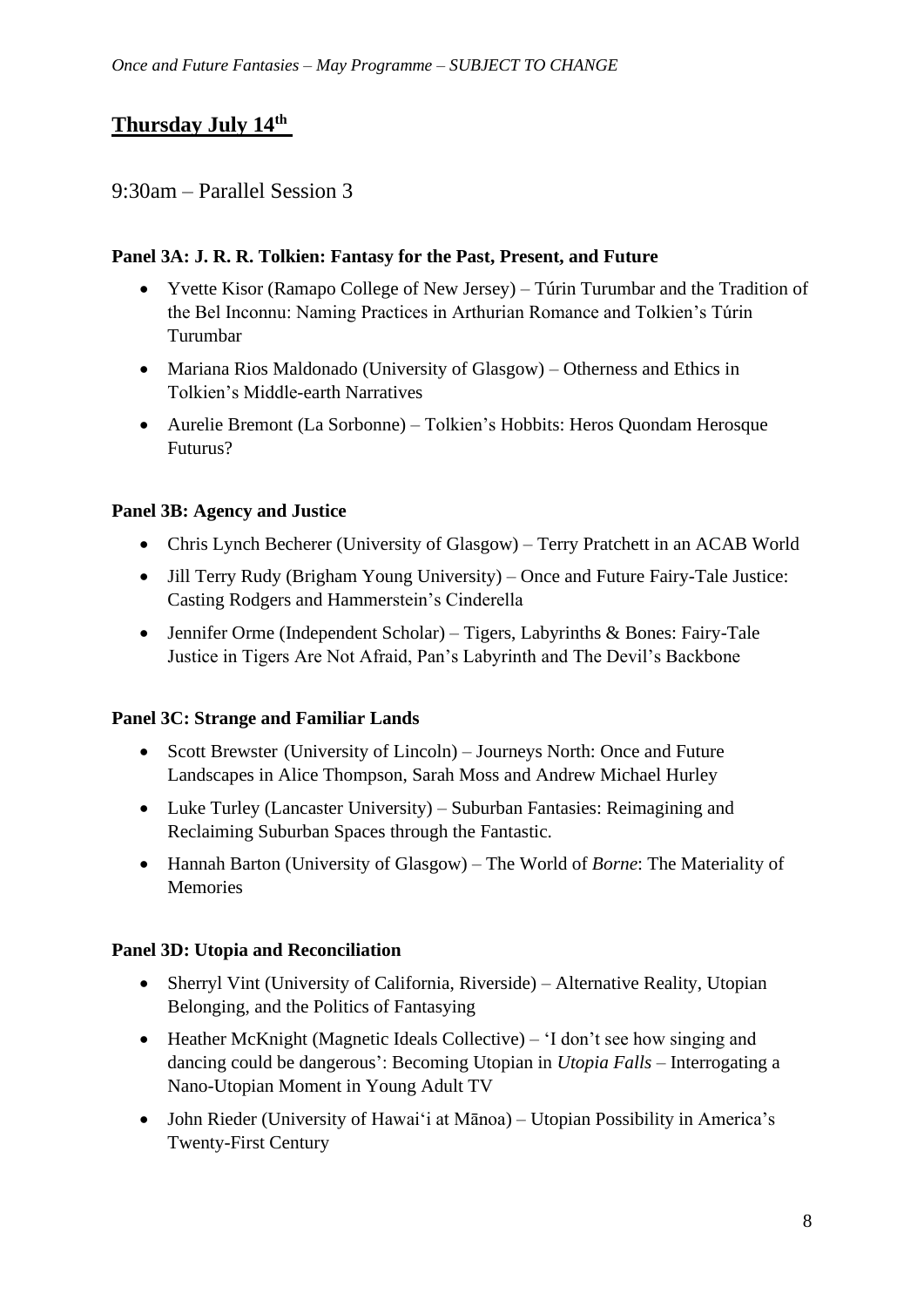#### **Panel 3E: Protofantasy**

- Graham Head (Independent Scholar) The English Breton Lays as an Early Fantasy Genre
- Jamie Keener (University of Illinois) Race in Fairy Descent: Mélusine and Her Afterlives

#### **Workshop 3W: Is this a Dog?: Making Fantasy Creatures (and Breathing New Life into Old Ones)**

• Led by Barbara Stevenson (Independent Scholar)

#### 11am – Tea

11:30am – Parallel Session 4

#### **Panel 4A: Changing the Genre for a Better Tomorrow: Manifesting Progressive Science Fiction in Germany**

- Lars Schmeink (University of Leeds) The Queer Community Protopia of Ace in Space
- Hanna Schumacher (University of Edinburgh) To be Progressive... or Not A German Science Fiction Dilemma Exemplified by Dietmar Dath, Reinhard Jirgl and Leif Randt
- Ingo Cornils (University of Leeds) Even Bestselling Authors can Evolve: Andreas Eschbach's progressive fantastic novel *Eines Menschen Flügel*

#### **Panel 4B: Definition Questions**

- Francis Butterworth-Parr (University of Glasgow) Fractal-Fantasy? Quentin Meillassoux's Extro-Science Fiction Against Leading Fantasy Definitions.
- Kate Moloney (Manchester Metropolitan University) 'There is No Such Thing as Science Fiction?': The Fantastic Hybridity of Contemporary SF
- Gaelle Abalea (Independent Scholar) Is Fantasy a New Religion?

#### **Panel 4C: Immigration Discourse in Fantasy Fiction: In Search of New Magic Identities**

- Ganna Kolesnyk (Mykolayiv Petro Mohyla Black Sea National University, Ukraine) – Naomi Novik's *Spinning Silver*: The Interaction of Jewish and Slavic Identities in Fairy-Tales Retold
- Olena Tykhomyrova (Kyiv National Linguistic University) Fairies Across the Mighty Atlantic: Charles de Lint's Cross-Cultural Fantasies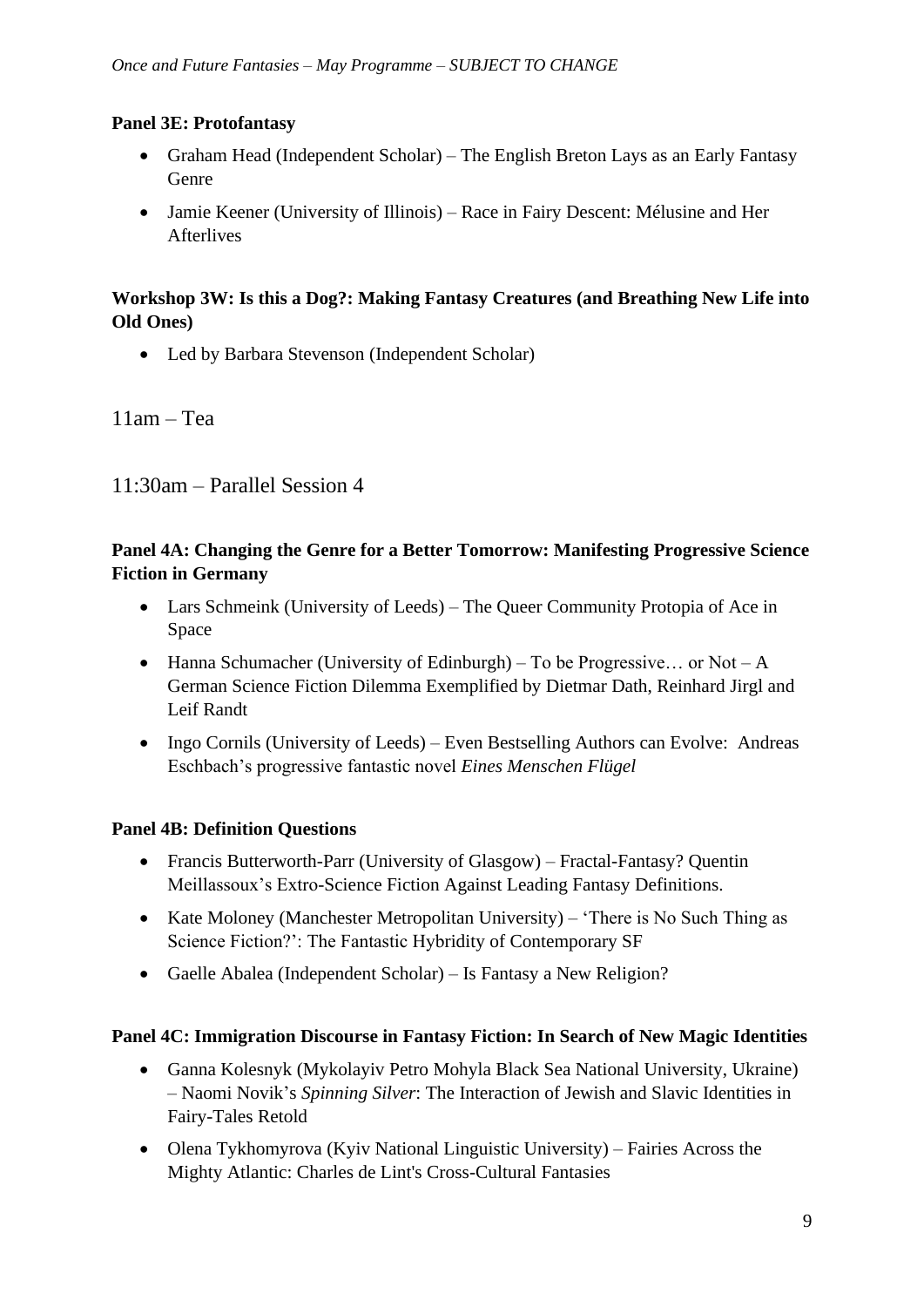• Yevheniia O. Kanchura (Zhytomyr Polytechnic State University) – Migration and Immigration in Terry Pratchett's Discworld

#### **Panel 4D: Shaping Worlds**

- Hala G. Sami (Cairo University) Creating New Worlds: Fantasy, the Fantastic and Science Fiction in the Arab World
- Megan N. Fontenot (University of Georgia) Worlds Made Flesh: Worldbuilding, Soulcasting, and Hope in the Stormlight Archive
- Aliénor Vauthey (UNIL, Switzerland) Representations of World-Builders in Fantasy Literature

#### **Panel 4E: Mixed Registers and Ecology**

- Jeffrey Palms (University of Glasgow) 'Sky-filling, soul-battering, ear-splitting': Sound as a Vector for Environmentalism in Iain M. Banks's *The Hydrogen Sonata*
- Ruth Booth (University of Strathclyde) and Darshana Jayemanne (Abertay University) – Negotiating the 'Arbiters of Fate': Ludographical Metafiction and the Ecocritical Discourse of the Whispers in *Final Fantasy VII: Remake* (2020).
- Kevan Manwaring (Arts University Bournemouth) The Speculative Ecologies of Fantasy

#### **Workshop 4W: Tearing Down Your Knee-High Fences: What Game Design Can Teach Us about Narrative Structure**

• Led by Andy Tytler (University of Glasgow)

1pm – Lunch

2:30pm – Parallel Session 5

#### **Panel 5A: Modern Arthurs**

- Eugenia Biavati (King's College London) The Fantasy Canon of Camelot
- Jeddie Bristow (Independent Scholar) How Young Adult Authors are Paving the Way for a More Inclusive Arthuriana
- Elizabeth Elliott (University of Aberdeen) Rethinking the Treasure Maps: Reimagining Arthurian Legend in Young Adult Fiction
- Ashwag Al Thubaiti (University of Exeter) Fantastic Teachers: Fantasies of Education in Mary Stewart's Arthurian trilogy and T. H. White's *The Sword in the Stone*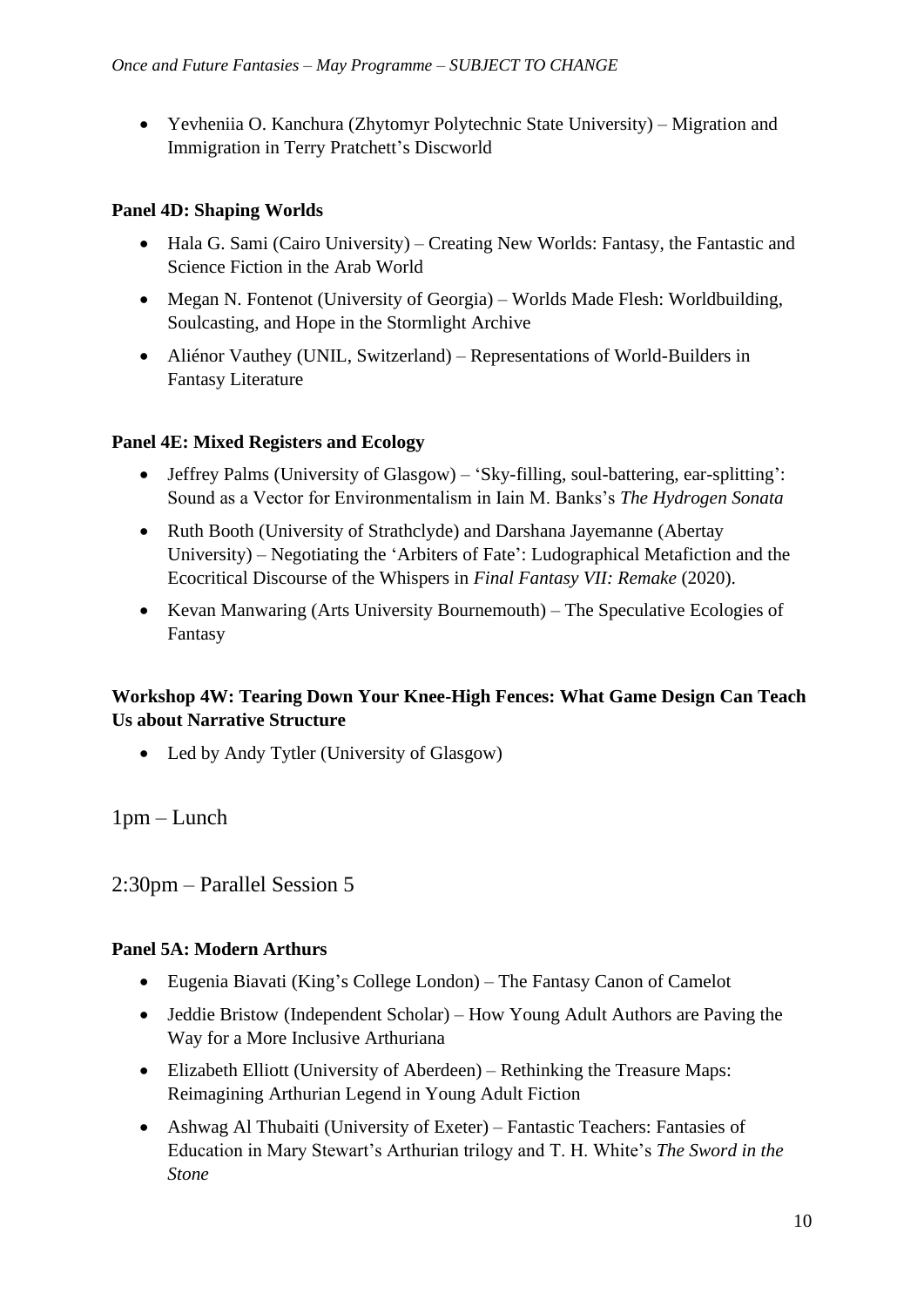#### **Panel 5B: Games and Agency**

- Emma French (University of Glasgow) 'The Summer of Aabria': Levels of Canonicity in Tabletop Roleplaying Games
- Gabriel Elvery (University of Glasgow) All My Friends are Video Game Characters: Parasocial Relationships and the Digital Fantastic
- Sara Gonzalez Bernardez (University of Santiago de Compostela) Inclusivity and Interactivity: How Choices Matter in Bioware's *Dragon Age: Origins* (2009)
- Alexandra Grunberg (University of Glasgow) The Ones Who Walk Away from Hollownest: *Hollow Knight*'s Radical Response to the Omelas Dilemma

#### **Panel 5C: Queer Connections**

- Taylor Driggers (University of Glasgow) Making Visible?: Queering Fantasy's Archive
- Kate Heffner (University of Kent) 'More Girls than Copies': Queer Fictions of the Future in Post-War Fan Productions
- Elizabeth Howard (University of Oregon) The Inner Lives of Objects: Queer Ecologies in the Work of Selma Lagerlöf and Hans Christian Andersen

#### **Panel 5D: Beyond the End**

- James G. Lowder (University of Glasgow) Exhausted Earths of the Anthropocene: Unpacking Ruination in the Far Futures of the Dying Earth Subgenre
- Weronika Łaszkiewicz (University of Białystok) Post-Apocalyptic Imagination in the Works of Sheri S. Tepper: *Juxtaposing Beauty* (1991) and the Plague of Angels Trilogy (1993-2014)
- Miechelle DeLong-Izquierdo (Louisiana State University) The Political Implications Zombies Bring to the Post-Apocalyptic World

#### **Panel 5E: Interrogating Gendered Norms**

- Dale Knickerbocker (East Carolina University) Weirding the Daily Terrorism of the Patriarchy: Cecilia Eudave's 'A Winter's Night Is a House'
- Augustė Nalivaikė (Kaunas University of Technology, Lithuania) Emancipated but Objectified: The Case of Yennefer of Vinterberg in Netflix's *The Witcher*
- Michelle Anya Anjirbag (University of Antwerp) Reexamining the Aged Woman in Neil Gaiman's Fantasies
- Alesja Serada (University of Vaasa, Finland) The Crazy Woman and the Bear: Reframing the Female Victim in Belarusian Horror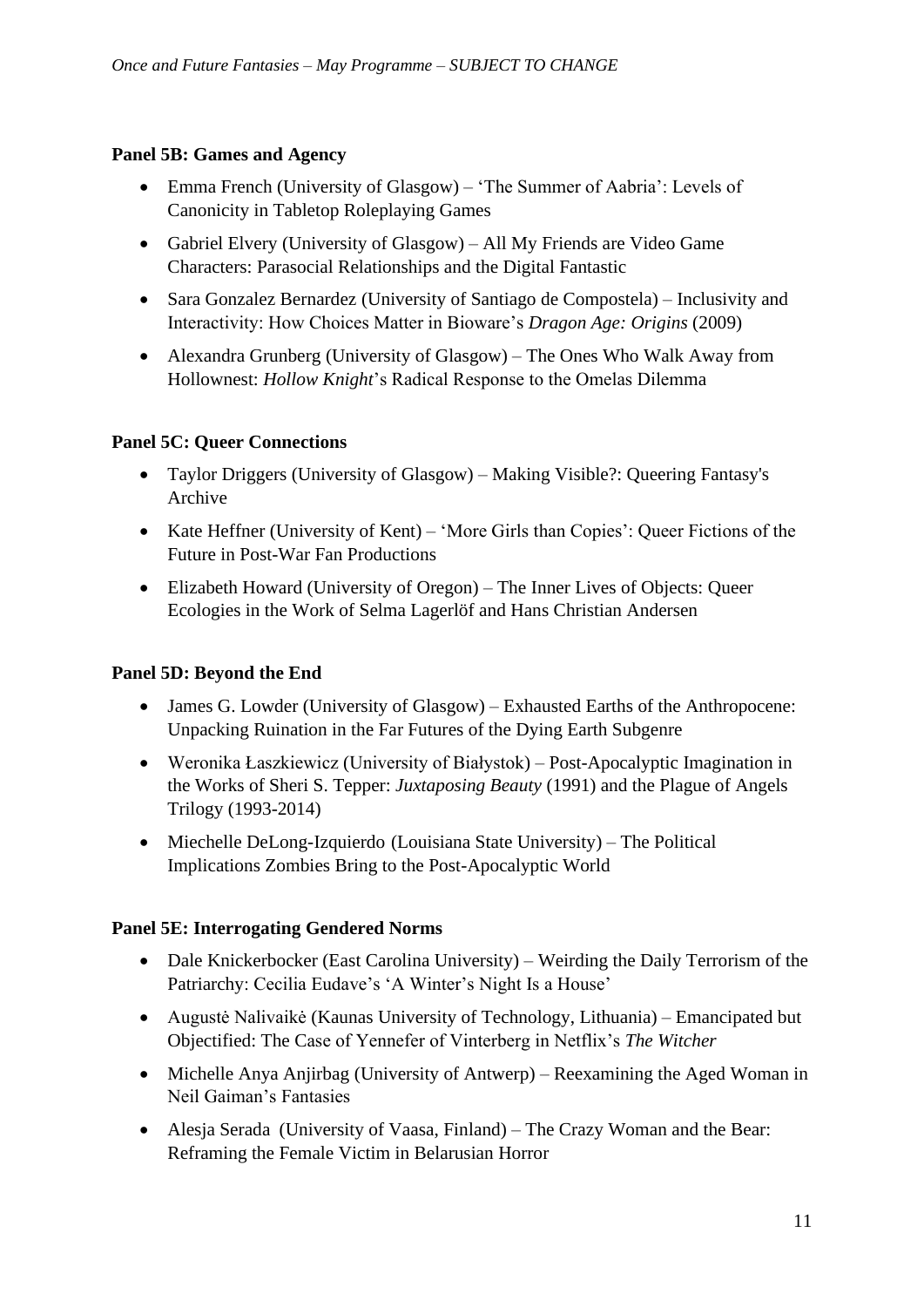#### **Roundtable 5R: Creative Writing Roundtable: 'Bowl of Stars'**

- Alexander Casey (University of Hawai'i at Mānoa)
- Aaron Kiʻilau (University of Hawai'i at Mānoa)
- Kristina Togafau (University of Hawai'i at Mānoa)
- Briana Uʻu (University of Hawai'i at Mānoa)
- Brittney Winland (University of Hawai'i at Mānoa)

4:30pm – Tea

5pm – Keynote: Marina Warner

• Fantasy and Danger: The Quest for Sanctuary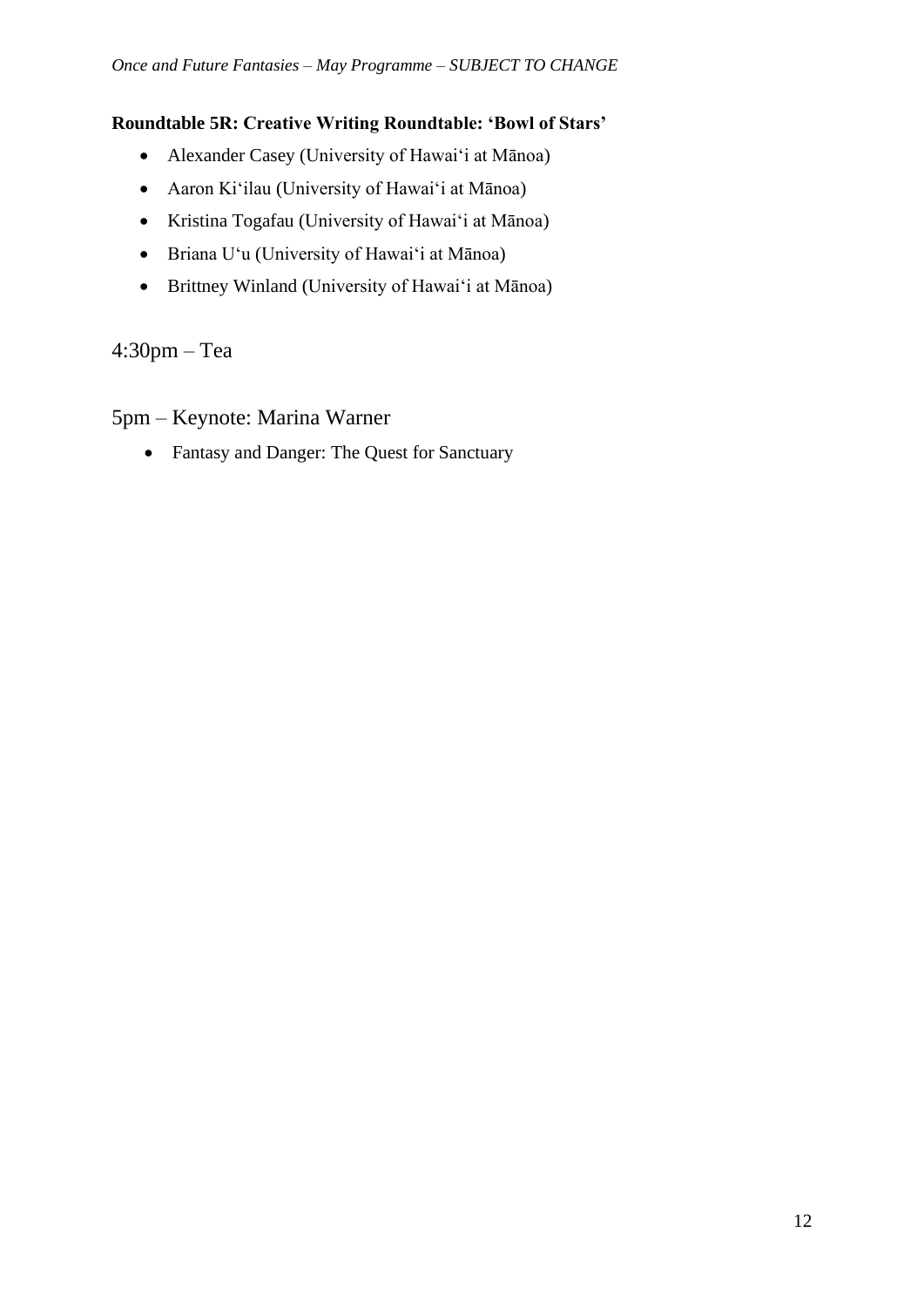# **Friday July 15th**

## 9:30am – Parallel Session 6

#### **Panel 6A: British Edges**

- Monica Guerrasio (Lancaster University) Identity and Boundaries in the Wake of the Brexit Referendum
- Angie Spoto (Independent Scholar) Taking the Gothic Outside and Onto the Coast: Defining the Seaside Gothic in British Fiction
- Cara Dyne-Gores (Independent Scholar) Lands Layered within Lands: The Internal Borders, and Dialogue, that Shape the Welsh Influence in J.R.R Tolkien and Diana Wynne Jones

#### **Panel 6B: BRAINS? BRAINS? BRAINS!**

- Oliver Rendle (Manchester Metropolitan University) 'This is All Gonna End Badly': Fatalism and (Hyper)Postmodernism in The Dead Don't Die (2019)
- June Pulliam (Louisiana State University in Baton Rouge) Everything I Learned about Life I Learned from Zombies: George Romero's Post-Human Zombies as a Model for Surviving in the Anthropocene
- May Stone (Eastern New Mexico University-Roswell) America 1965—2020: Social Satire in George Romero's Zombie Novel

#### **Panel 6C: Wood and Water**

- Dion Dobrzynski (University of Birmingham) Forest Futures and Histories in J. R. R. Tolkien's Númenor
- Josephine Taylor (Royal Holloway, University of London) Songs of the Green Land and Sea: Irish Mythologies and Planetary Conservation
- Lucie Armitt (University of Lincoln) Unfolding the Water Drama: Women, the Future and H2O

#### **Panel 6D: Evoking Connection**

- Christy Williams (Hawaiʻi Pacific University) How to Save an Imaginary Friend: Fantasy and Grief in Kelly Link's 'Magic for Beginners'
- Elena Pasquini (University of Aberdeen) The Inescapability of the Present: Time Travel and Human Connections in *Before the Coffee Gets Cold* by Toshikazu Kawaguchi.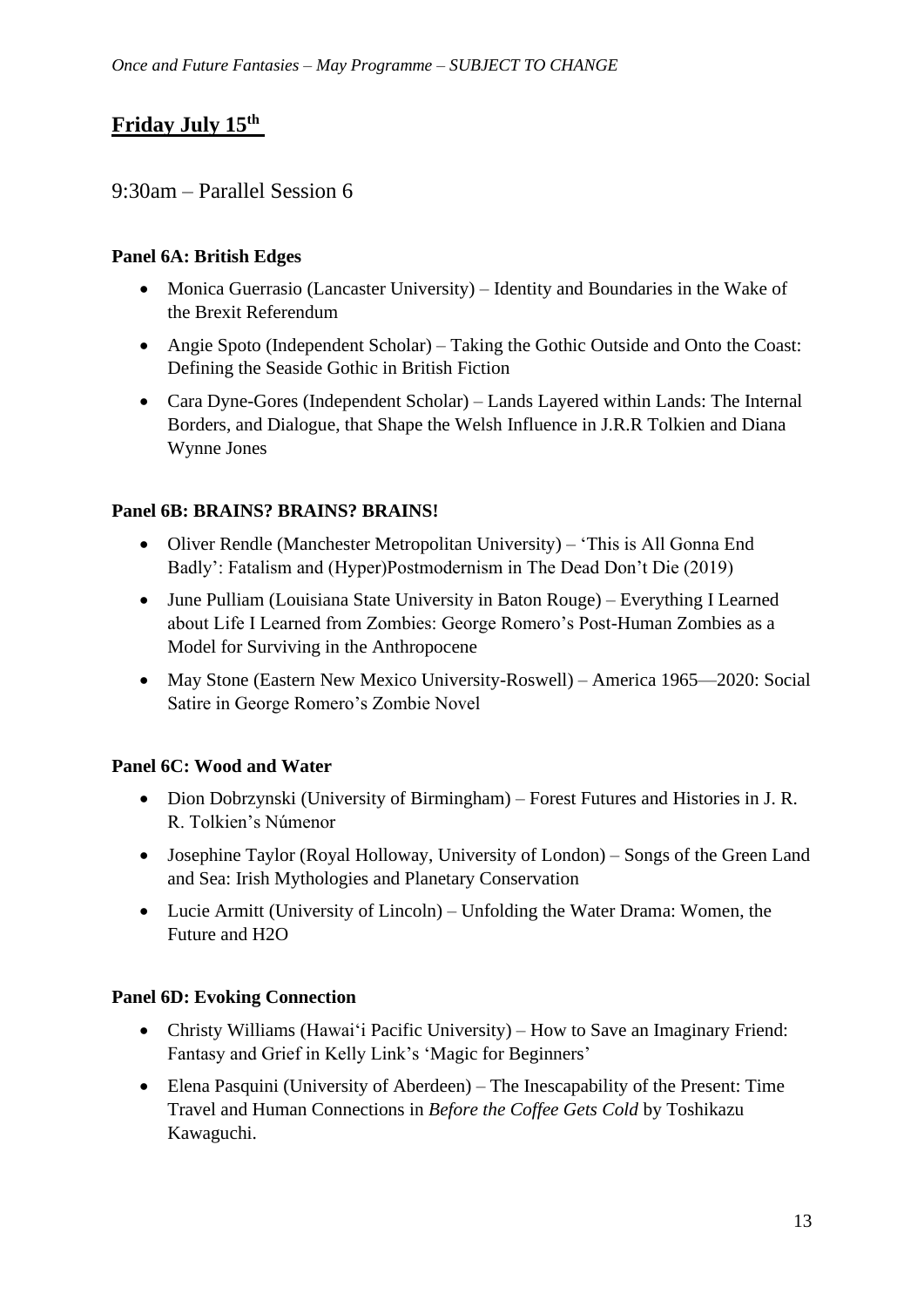• Joanne Anderton (University of Queensland) – Reaching Towards the Intensely Imagined to Tell the Truth: Fantasy as Autobiography

#### **Panel 6E: Political Intersections**

- Carolyn Lau (Chinese University of Hong Kong) Imaginal Politics in Alan Moore's Fantasy
- Kamran Hussain (University of Glasgow) 'People are Made and Broken and Remade by Their Circumstances': Intersections Between Contentious Politics and Ab-Carnivals in China Miéville's *Perdido Street Station* and *Iron Council*

#### **Workshop 6W: Using the Neuroscience of Trauma to Retell Fairytales for Young People**

• Led by Alyssa Hollingsworth (Bath Spa University)

11am – Tea

11:30am – Parallel Session 7

#### **Panel 7A: Framing the Anthropocene**

- Amélie Hurkens (Uppsala University, Sweden) Can we March Past Doom to Future Bloom?: Envisioning Environmental Change through the Lens of J.R.R. Tolkien's Once and N.K. Jemisin's Future Fantasies
- Ewa Wisniewska (Jan Kochanowski University) A Warning Never Heard: Ecofeminist Tones in Sheri S. Tepper's Arbai Trilogy.
- Elise Kraatila (Tampere University, Finland) Humility and Wonder: The Global-Scale Poetics of Epic Fantasy as a Means for Grappling with the Anthropocene

#### **Panel 7B: Intertexual Lineages**

- Fialkova Larisa (University of Haifa, Israel) Allusions to Mikhail Bulgakov in Catherynne Valente's Alternative Quasi Slavic fantasy
- Andy Tytler (University of Glasgow) The (Re)Imagined Scottish Gothic of Hayleigh Barclay's *Girl of the Ashes*: An Outsider's Perspective

#### **Panel 7C: Articulating Loss**

• Cornelia Will (Cologne University) – 'Those distant, dying stars': Transience Reflected in Fantastic Celestial Light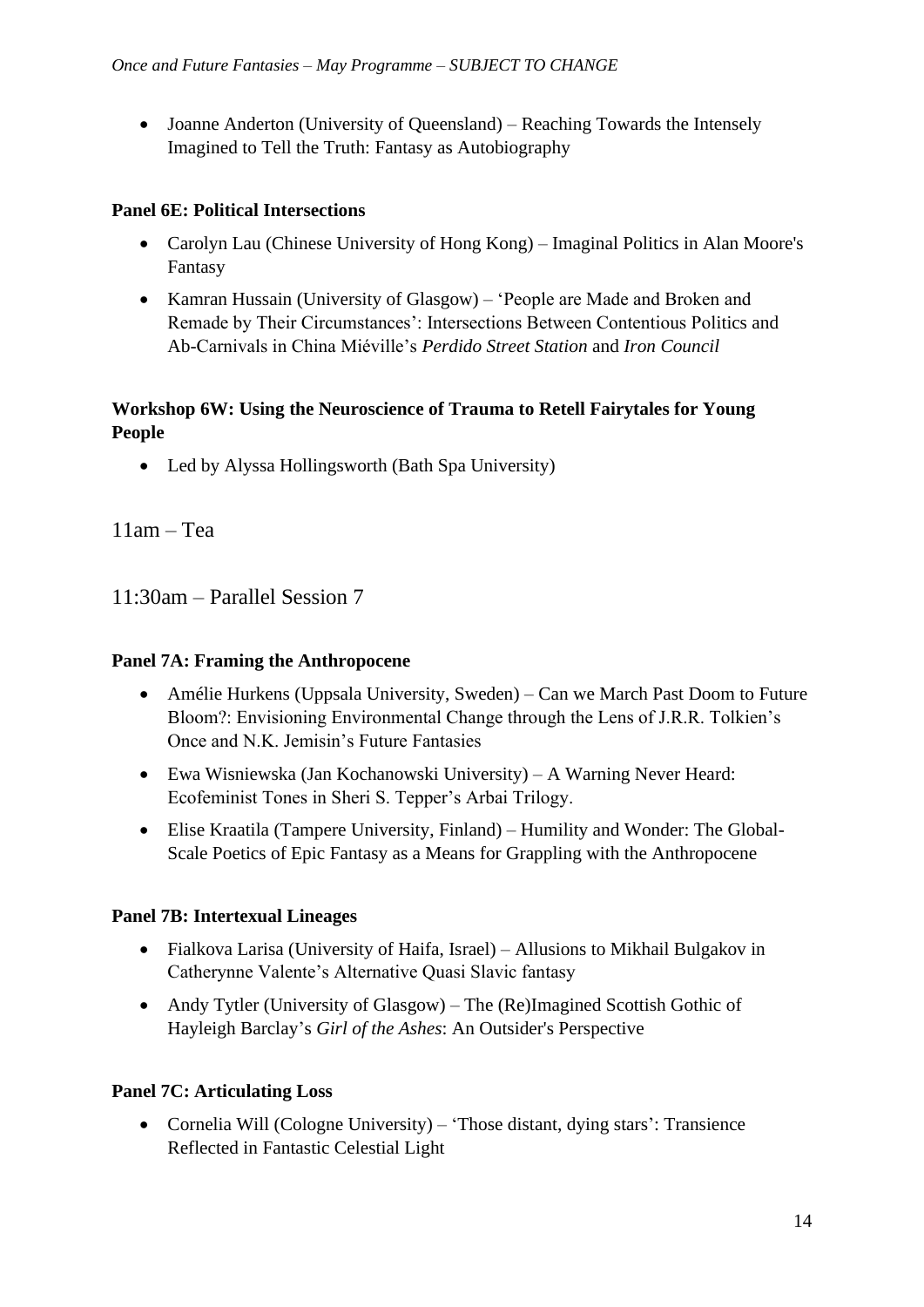- Lucas Mattila (Heinrich-Heine University of Dusseldorf) Transcultural Burials: Fantasies of History in *The Buried Giant*
- Jessica Folio (University of Reunion Island, France) Staging Trauma in Stephen King's *The Stand*, *Under the Dome* and *22/11/63*

#### **Panel 7D: Horror Across History and Mediums**

- Eilidh Harrower (Independent Scholar) Staging Horror
- Jamie McGregor (Independent Scholar) Podcasts: The Horror!
- Eva McLean (Independent Scholar) Ecohorror and Machphrasis

#### **Panel 7E: Representing Diversity**

- Quinley Brady (High School Student) Changelings and Disabilities: How Fantasy Changelings Reflect Real-World Disabilities
- Sarah E. Gibbons (Michigan State University) Patterns of 'Flawed' Social Creation: Disability and Difference as Hierarchy in Ancient Myth and Modern Fantasy
- Eilise Kempton (Brunel University of London) Neurodivergent Characters in YA Fantasy

#### **Roundtable 7R: Folk and Fairy Tales in Contemporary Fantasy Writing**

- Theodora Goss (Boston University)
- Ildikó Limpár (Pázmány Péter Catholic University, Budapest)
- Delia Sherman

1pm – Lunch

2:30pm – Parallel Session 8

#### **Panel 8A: The Crucible of the City**

- Stefan Ekman (Karlstad University, Sweden) A Double Perspective on the Social Margin in Lauren Beukes's *Zoo City*
- Cat Ashton (York University) Sympathy for the Orcs: Evil in Urban Fantasy, 1984-2012
- Dean Liathine McDonald (University of Orléans) Urban Fantasy: Through the Looking Glass, Reflecting Contemporary Culture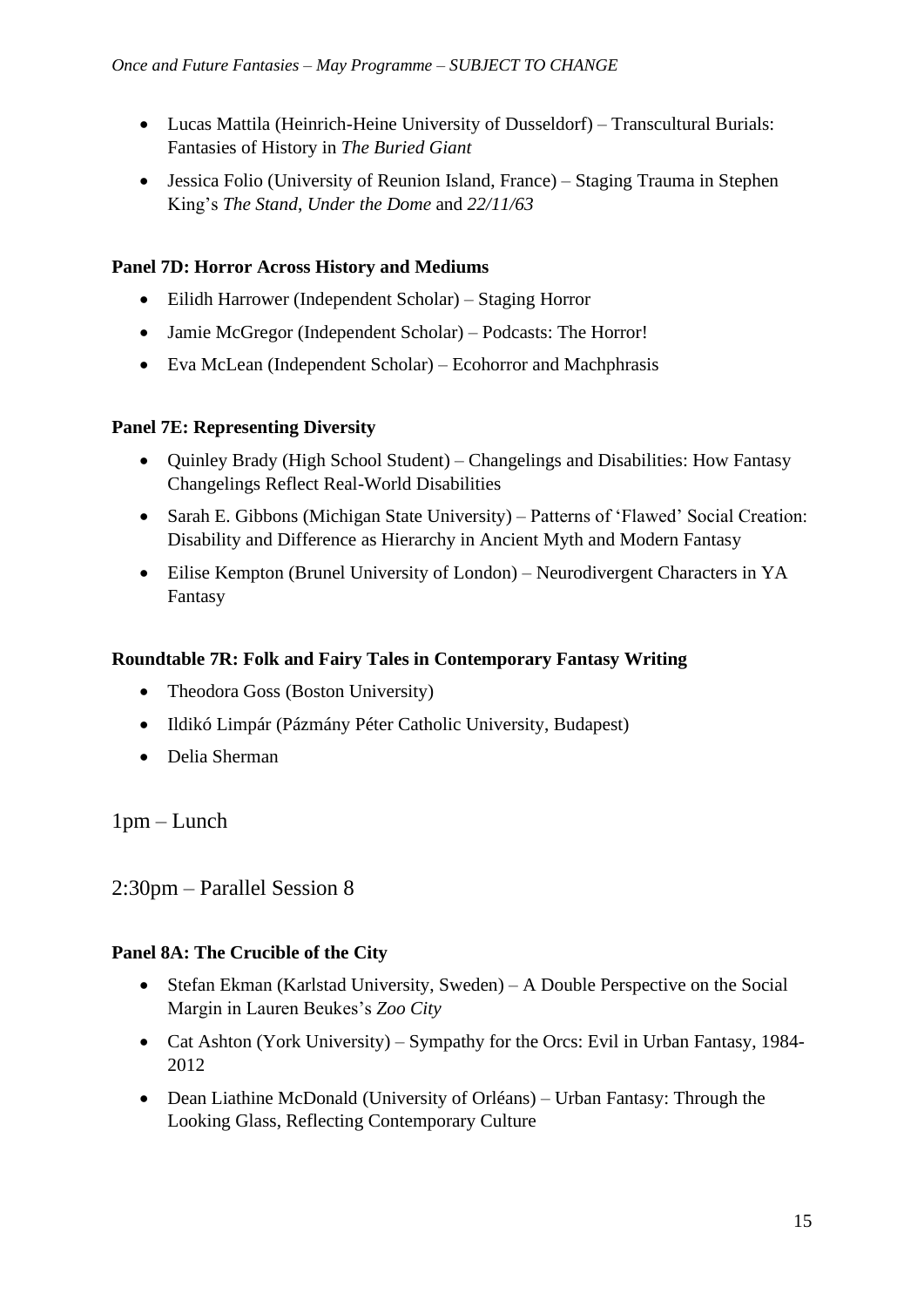#### **Panel 8B: Thinking Ecological Difference**

- Alena Cicholewski (University of Oldenburg) 'Ghosts are everywhere teaching us about fragility and extinction': Coping with Extinction through Interspecies Kinship in Darcie Little Badger's *Elatsoe* (2020)
- Jonathan Thornton (University of Liverpool) Using the Fantastic to Rethink Humanity's Relationship to Insects In Johanna Sinisalo's *The Blood Of Angels* and Kathleen Ann Goonan's Nanotech Quartet
- Lucinda Holdsworth (University of Glasgow) The New Mycelial Weird

#### **Panel 8C: Edges and Sightlines**

- Alexandra (Oleksandra) Filonenko (Petro Mohyla Black Sea National University, Mykolaiv, Ukraine) – Fantasy and Liminality
- Jeri Zulli (State University of New York) The Unseen in Nineteenth Century American Fantastic Fiction
- Amy Amendt-Raduege (University of Western Washington) Homeward Bound: The Blessed Isles, the Afterlife, and Valinor, too

#### **Panel 8D: An Ocean of Wonder: The Fantastic in the Pacific**

- kuʻualoha hoʻomanawanui (University of Hawaiʻi at Mānoa) He Moana Āiwaiwa (An Ocean of Wonder) – The Fantastic in Pacific Literatures
- Cristina Bacchilega (University of Hawai'i at Mānoa) Fantasy Haunts the Fantastic in Oceania, But Does Not Define It
- Joyce Pualani Warren (University of Hawai'i at Mānoa) Drawing from the Margins: Pacific Diaspora in SF and the Graphic Novel

#### **Panel 8E: Genre Subversion on the TV Screen**

- Jaya Yadav (University of Delhi) Back to the Future?: A Postcolonial Reading of Shadow and Bone (2021)
- Odin Hartshorn Halvorson (Independent Scholar) The Functional Fantastic Family
- Ildikó Limpár (Pázmány Péter Catholic University, Budapest) Presenting the New Vampire: The Mockumentary Genre of the TV Series *What We Do in the Shadows*

#### **Workshop 7W: Character Creation Through Play: How to Use Improvisation in Your Work**

• Led by Alice Langley (University of Glasgow)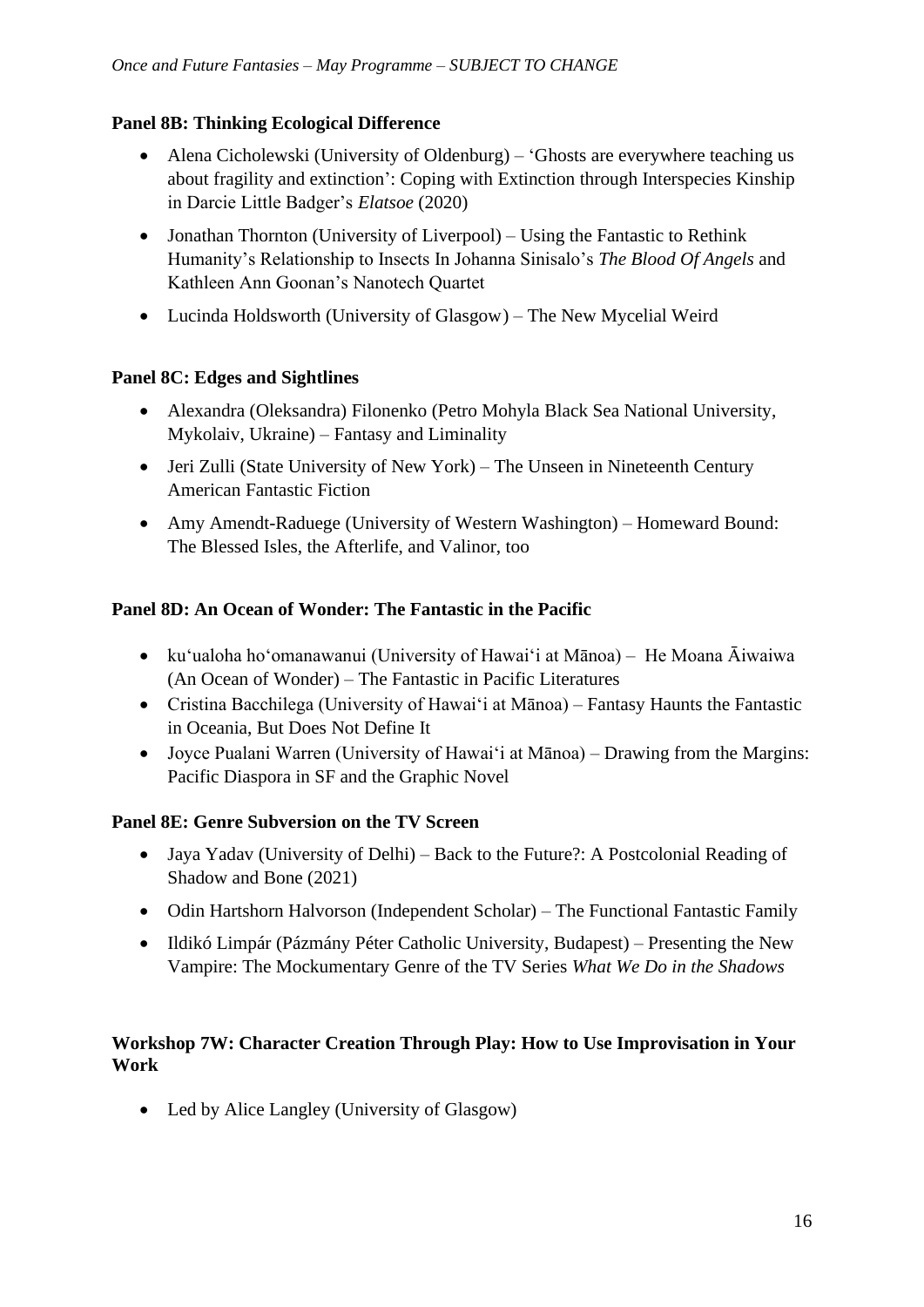4pm – Tea

4:30pm – Keynote: Nalo Hopkinson

6pm – Break

6:30pm-8pm – Salon with Ellen Kushner, Delia Sherman and Terri Windling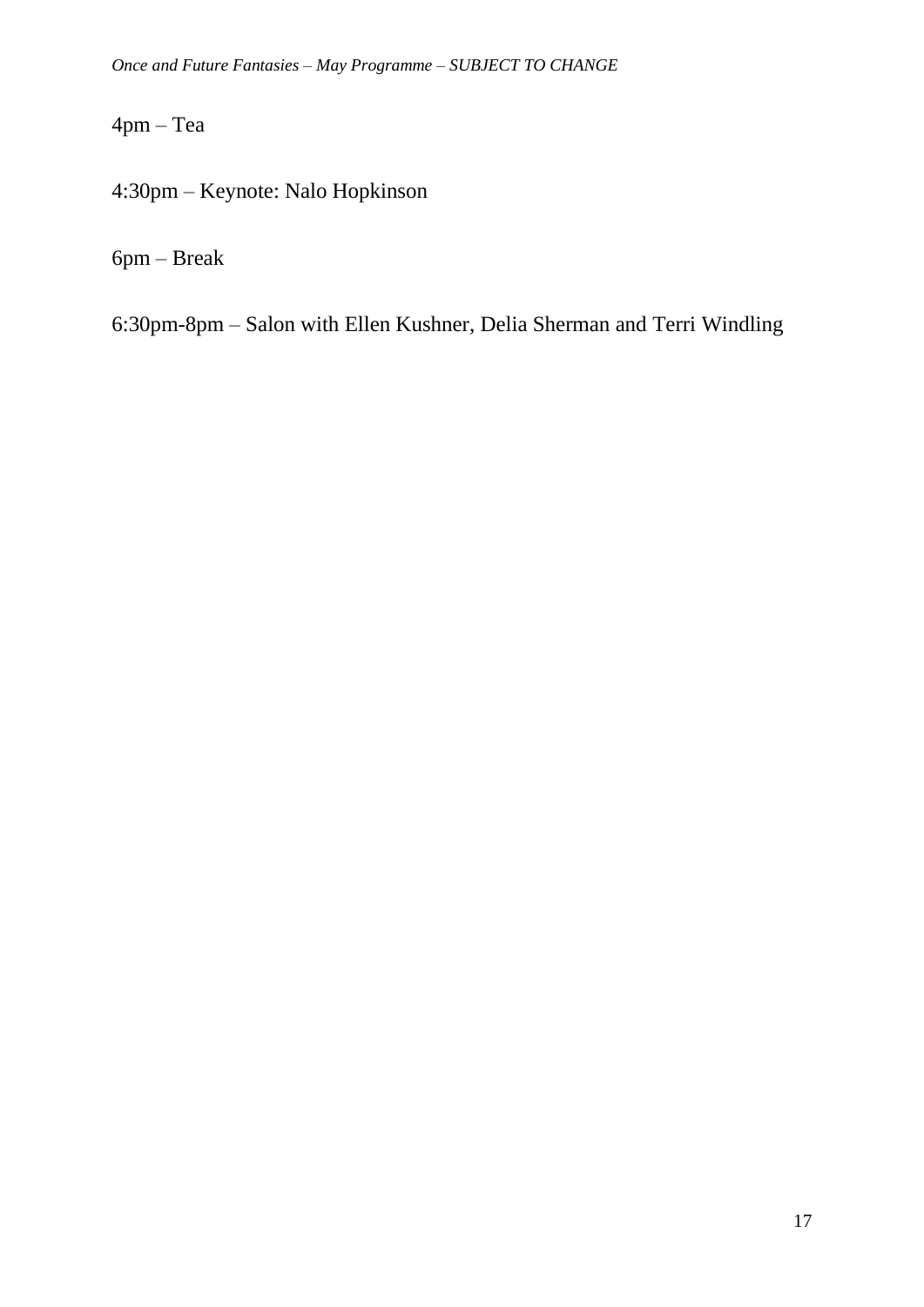# **Saturday July 16th**

#### 9:30am – Parallel Session 9

#### **Panel 9A: Fantasies of Age and Ageing**

- James Green (University of Vienna) 'Life and youth that shall endure': Imperial Rejuvenescence in H. Rider Haggard's *She* (1886-7)
- Susan Watkins (Leeds Beckett University) The Space Crone, Narrative, Time and Ageing in Speculative and Fantasy Fiction
- Peter Goggin (Arizona State University) and Ulla Kriebernegg (University of Graz) Ebbing and Flowing, Aging and Youthing: Portrayals of Progression and Regression in Aging Studies and Science Fiction

#### **Panel 9B: Pandemic Thoughts and Spaces**

- Raphaela Behounek (University of Salzburg, Austria) Through the Portal: Susanna Clarke's *Piranesi* as a (Post-)Pandemic Portal Fantasy
- Sophie Raynard-Leroy (Stony Brook University in New York) Have Our Lives Fully Stopped During COVID?: Using 'The Sleeping Beauty' as a Coping Example
- Anne Duggan (Wayne State University) We Are All Rapunzel: *Tangled* and Coping with COVID

#### **Panel 9C: Monsters on the Move**

- Theodora Goss (Boston University) From Psychic Vampires to Cyborg Mermaids: Rewriting Female Monsters for the Twenty-First Century
- Victoria Millen (University of Illinois at Urbana-Champaign) Monstrous Ethics: 'Taming' Male Creation in *The Island of Dr. Moreau* and *Lilo & Stitch*
- Leila Kucukalic (Khalifa University, UAE) Fantastic Monsters and How to Engineer Them

#### **Panel 9D: Dealings and Weavings**

- Julia Grillmayr (University of Art and Design Linz, Austria) Imagined Futures, Histories and Meanings of the Tarot
- Ysabeault d'Valar-Alba (Independent Scholar) Weavers, Witches, and Power: Participating in Regeneration in A Discovery of Witches

#### **Panel 9E: The Fantastic as Climate Lens**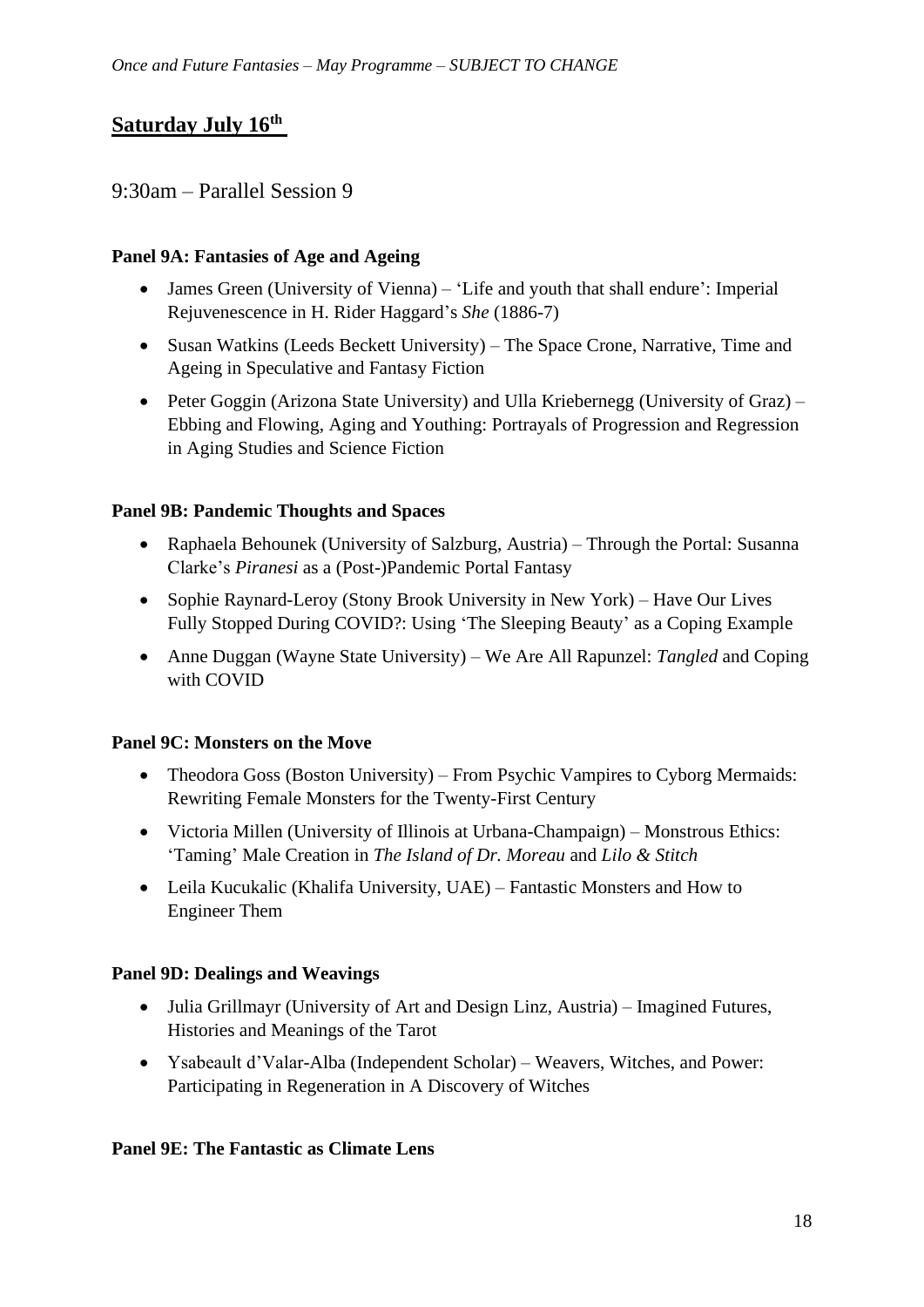- Markus Laukkanen (Tampere University, Finland) Talking about Climate Change with *Game of Thrones*
- Shelby Judge (University of Glasgow) Speculating on the Climate Catastrophe in Margaret Atwood's MaddAddam trilogy
- Rebecca Young (Independent Scholar) Climate Wars: A New Hope

#### **Workshop 9W: Building Fantastic Settings from Real Experiences**

• Led by Siobhan Mulligan (University of Glasgow)

#### 11am – Tea

11:30am – Parallel Session 10

#### **Panel 10A: The Strange Durations of the Eco-Fantastic**

- Caroline Edwards (Birkbeck, University of London) The Elemental Aesthetics of Ecocatastrophe
- Mark Bould (UWE Bristol) The Anthropocene Unconscious of Suburban Science Fiction
- Francis Gene-Rowe (University of Surrey and Royal Holloway) 'The luck's run out': Death Worlds & Ecological Grief in the Work of Ursula K. Le Guin

#### **Panel 10B: Drawing Parallels**

- Ewa Drab (University of Silesia, Katowice) Fantastic Tropes in the Alternative Realities of Contemporary Polish Fiction
- Simon Spiegel (University of Zurich) Dystopia in the 21st Century
- Bettina Charlotte Burger (Heinrich-Heine University of Dusseldorf) Floating Cities and the NHS Waiting List: Escape, Recovery, and the End of Linear History in Mary Hoffman's Stravaganza series

#### **Panel 10C: Combatting Exclusion**

- Giselle Liza Anatol (University of Kansas) Replacing the Future with the Past: Challenging Fantasy's Paradigms in *The Good Luck Girls*
- Nadia El Kholy (Cairo University) The Image of the Epic Hero/Heroine in Arabic Literature for Young Readers
- Joy Sanchez-Taylor (LaGuardia Community College) 'The Dark Fantastic' and Tomi Adeyemi's *Children of Blood and Bone*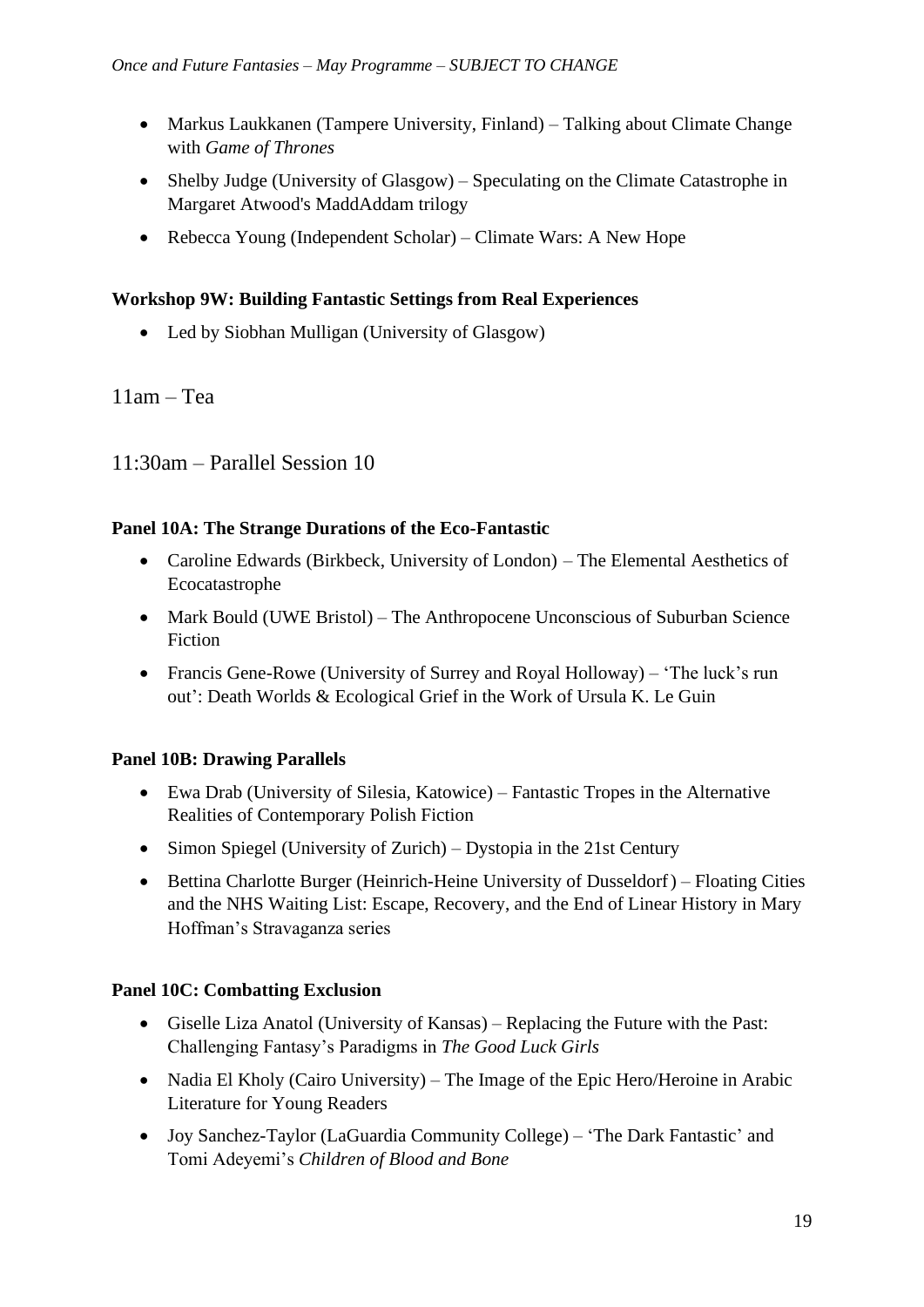#### **Panel 10D: Fear and Familiarity**

- Merve Sarı Tüzün (Hacettepe University) Rhymes for Grown-ups: Fear and Gore in W. N. Herbert's Murder Bear
- Naveen Kelvin Dalmeida (St. Aloysius College) The Dead and their Boundaries: The Inverse Abject in Select Works of Neil Gaiman

#### **Panel 10E: Perspectives on Potter**

- Pilar Moreno Picazo (Universidad Autónoma de Madrid) 'To Light a Candle is to Cast a Shadow': Facing Evil through Mirroring Images and Personal Borders in Ursula K. Le Guin's *A Wizard of Earthsea* & J. K. Rowling's *Harry Potter and the Deathly Hallows*
- Jenny Sperens (Umeå University) The Fantasy Schoolboy: Genre Blending and Boyhood Heroism in J. K. Rowling's Harry Potter series.
- Danica Stojanovic (University of Belgrade) Harry Potter and the Cursed Reality: The Problematic Interreality of Harry Potter in the 21st Century

#### **Workshop 10W: Building Brave New Worlds**

• Led by Tiffany Trent (Author)

#### 1pm – Lunch

2:30pm – Parallel Session 11

#### **Panel 11A: Twisting Beastly Archetypes**

- Timothy S. Miller (Florida Atlantic University) The Unicorn Trade: Towards a Cultural History of the Mass-Market Unicorn
- Jessica Moore (New York University) A Questing Beast Model of the Fantastic: Hybrids in Lucian's True History and Imaginative Literature's Remembrance of the Metaphorical
- Nagla Ibrahim Saleh el-Hadidy (Cairo University) Crossing the Borders: Re-Imagining the Non-Human Animal in Greek and Egyptian Mythologies
- Kamran Zeb (Oxford Brookes University) Draconic-Humans and Posthuman Dragons: Fluidic Ontologies, the Anthropocene and Posthuman Futures in *Beowulf*, *Dragon's Dogma*, *Dragon Age*, and *The Elder Scrolls: Skyrim*

#### **Panel 11B: Change and the Fairy Tale**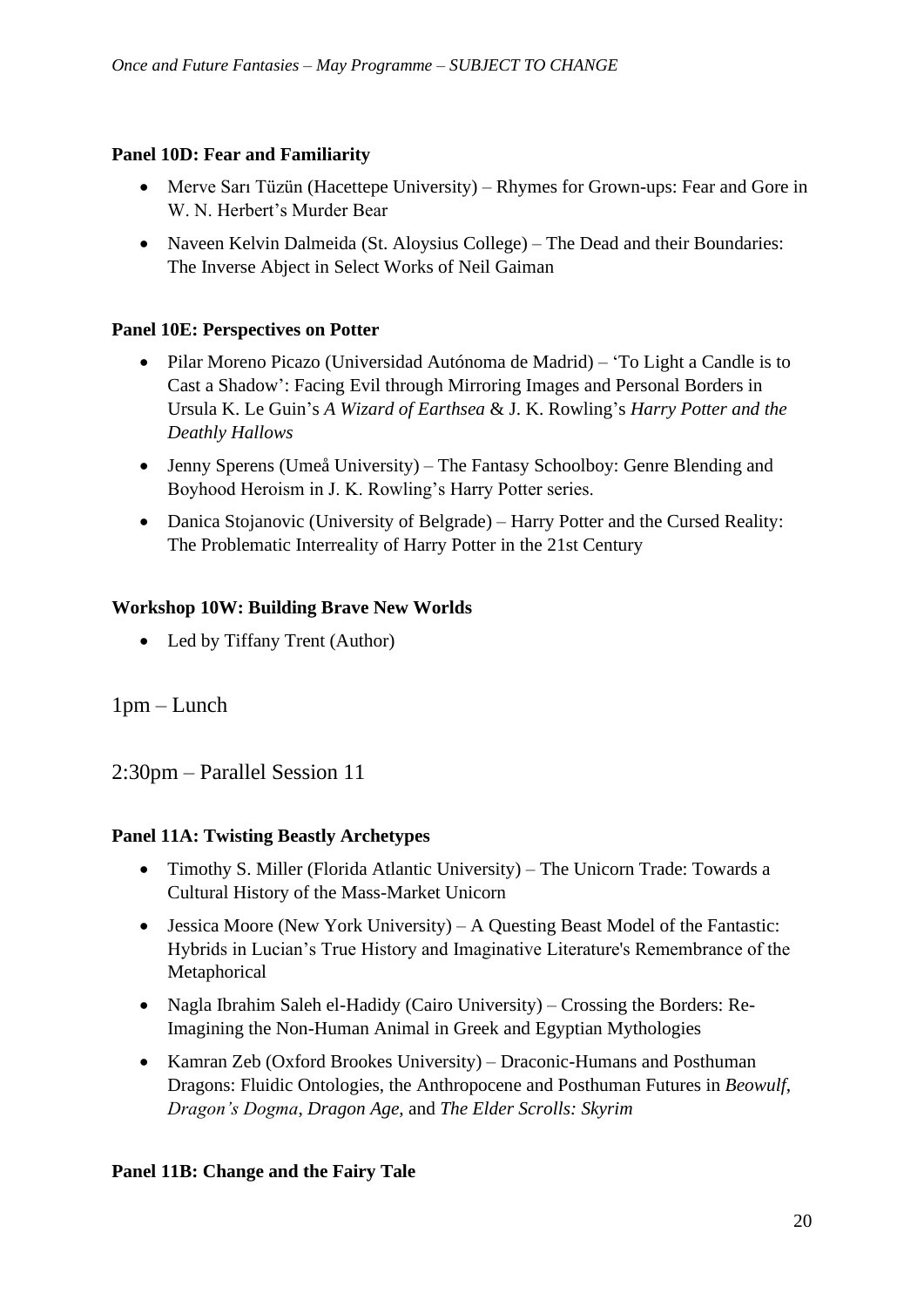- Julie Koehler (Michigan State University) Why Be Obedient, When You Can Be Lucky?: 'Frau Holle' Stories from the Time of the Grimms' First Edition
- Philip Tonner and Jonathan Delafield-Butt (University of Glasgow) Fairy Tales as Anticipatory Narratives
- Charlotte Trinquet du Lys (University of Central Florida) The Obscure Side of The Force: Fairies and Their Evolution in Time: A Closer Look at Maleficent and Mother Gothel.
- Veronica Schanoes (Queens College CUNY) The Villainous Jew in *The Blue Fairy Book*'s 'The Bronze Ring'

#### **Panel 11C: Fantasy on the Silver Screen**

- Raquel Gollner (Independent Scholar) Fantasy as an Independent Film Genre: The Narrative Structure and the Characteristics of Fantasy Cinema in an Analysis of Harry Potter
- Alexie Labrom (Bangor University) The Fantasy of History: Digital Special Effects in 21st Century Arthurian Film
- Zoe Wible (University of Kent) A Link Between the Historical Evolution of Creature Design in Fantastic Film and Fine-Grained Representation of Non-Human Experience?
- Sarah Canfield (Shenandoah University, Winchester, Virginia) Once and Future Gawain: David Lowery's *The Green Knight*

# **Panel 11D: Minds and Others**

- Michael Deerwater (University of Glasgow) Towards Radical Empathy: Unthought in the Fantastic
- Mattia Petricola (University of L'Aquila, Italy) Believing in Other Worlds: Tolkien's 'On Fairy-Stories' and the Theory of Discognition
- Josh Hueth (University of California) 'I know you from when you were a tree': Border Disruptions in Cristina Rivera Garza's *The Iliac Crest*
- Anika Klose (Heinrich-Heine-University in Dusseldorf) 'You're Gonna Lose Your Soul': Identity Crises and Mental Health Struggles in Philip Pullman's His Dark **Materials**

#### **Panel 11E: Fantastic Visualities**

- Samarth Singhal (University of California, Riverside) Adivasi Art and the Contemporary Picturebook: The Case of Bhajju Shyam's *The Flight of the Mermaid*
- Alex Gushurst-Moore (University of York) The Evolution of 'Fantasy' as an Art-Historical Term in Modern British Art Studies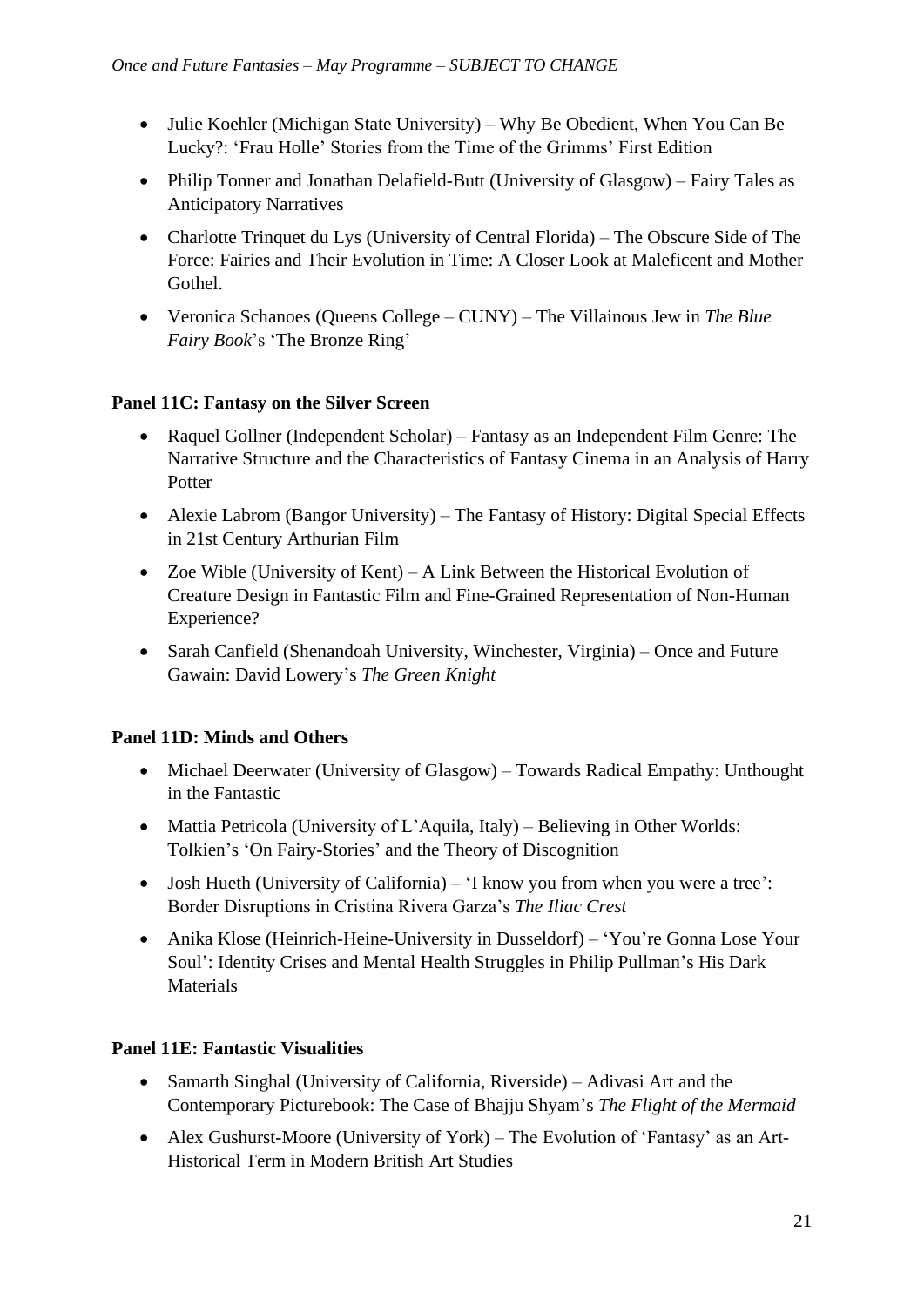• Canchen Cao (University of Glasgow) – Global Fantasies: The Transmission of Monsters and Monstrous Figures from West to East in the Middle Ages

#### **Roundtable 11R: Cyberpunk Temporalities - Past, Present and Future in Cyberpunk Culture**

- Anna McFarlane (University of Leeds)
- Lars Schmeink (University of Leeds)
- Julia Grillmayr (University of Art and Design Linz, Austria)
- Francis Gene-Rowe (University of Surrey and Royal Holloway)

4:30pm – Tea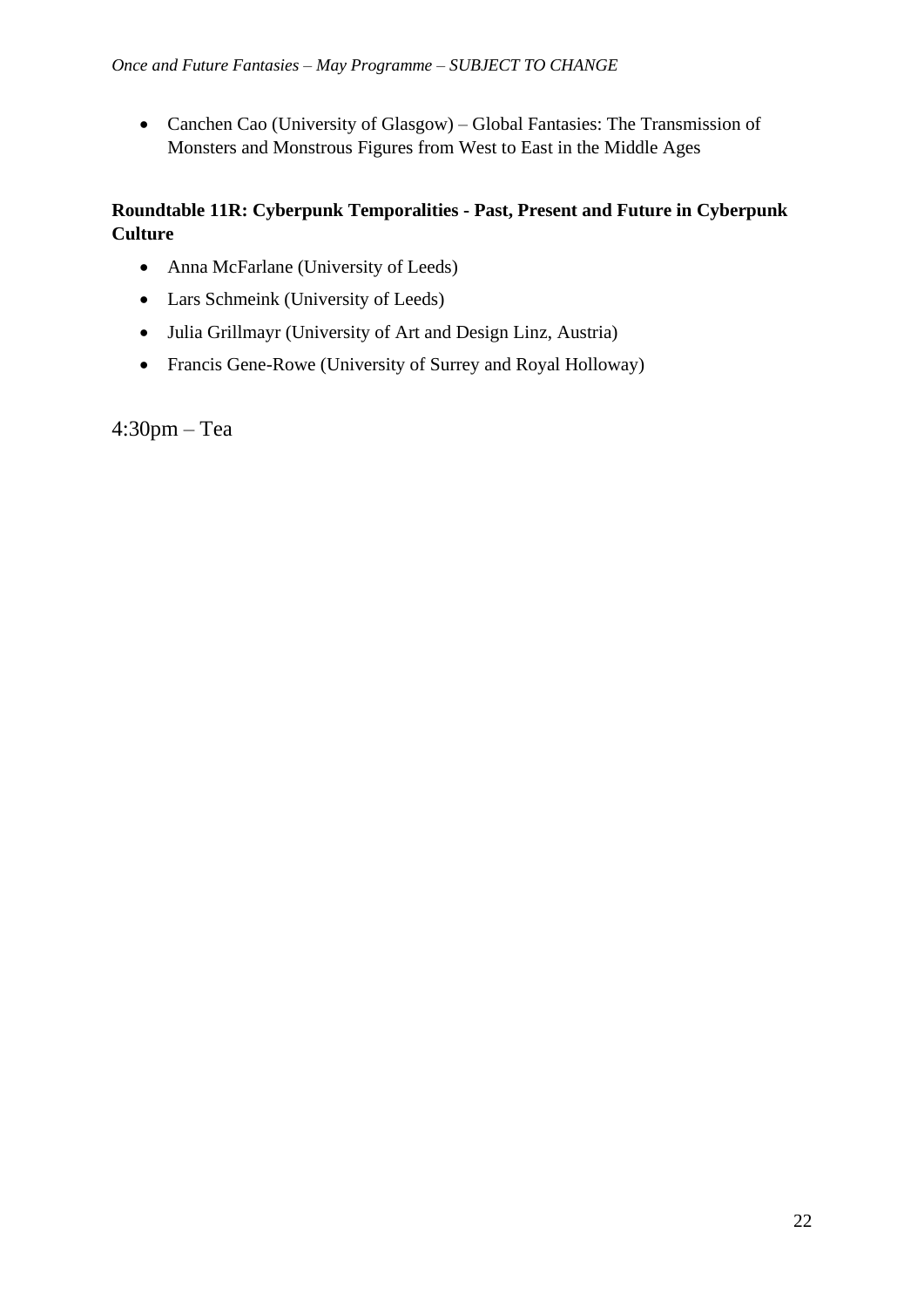# **Sunday July 17th**

# 9:30am – Parallel Session 12

#### **Panel 12A: Ruination and Excavation**

- Amanda Landegren (University of Lund) The Child as Archaeologist in Children's Urban Fantasy: Discovering the Past in China Miéville's *Un Lun Dun* and Charlie Fletcher's *Stoneheart*
- Kerry Dodd (Lancaster University) Tomb Raiders and Relic Hunters: Plundering the Past in Grave Robbing Fantasies
- Kaley Kramer (Sheffield Hallam University) Becoming Ruins: Future Fantasies of the Past in Post-Apocalyptic Narratives

#### **Panel 12B: On Transmission**

- Joy Phillips (Independent Scholar) Navigating Across Worlds and Languages: The Craft of Translating Speculative Fiction
- Ruth B. Bottigheimer (Stony Brook University, State University of New York) Hannā Dyāb's Flying Carpet: Western Magic in Eastern Tales
- Muhammed Alpaslan Tandırcı (Bursa Uludag University) Fantasy, History and Politics: *The Book of Dede Korkut* and Turkish National Identity

#### **Panel 12C: Synthesising Sociocultural Histories**

- Nathaniel Harrington (University of Toronto) 'In a world and not in a society': Historical Change in Laurie Marks's *Elemental Logic*
- Clara Saidani (Independent Scholar) Adapt the Past, Question the Present, and Ponder the Future: Transmitting Myths, or J.R.R. Tolkien's Mythopoeic Quest in the 'matter of Middle-earth'
- Steven Gores (Northern Kentucky University) Susannah Clarke's Raven King as the 'Once and Future King'

#### **Panel 12D: Fantastic Forms and Selves**

- Sarah Erik Sackville-McLauchlan (York University) 'Stranger Than You Dreamt It': The 'Extraordinary Body' as Site of Revolutionary Re-enchantment in Andrew Lloyd Webber's *The Phantom of The Opera*
- Sam Le Butt (University of Bristol) Fantastic Bodies: Embracing Uncertainty in the Troubled Now